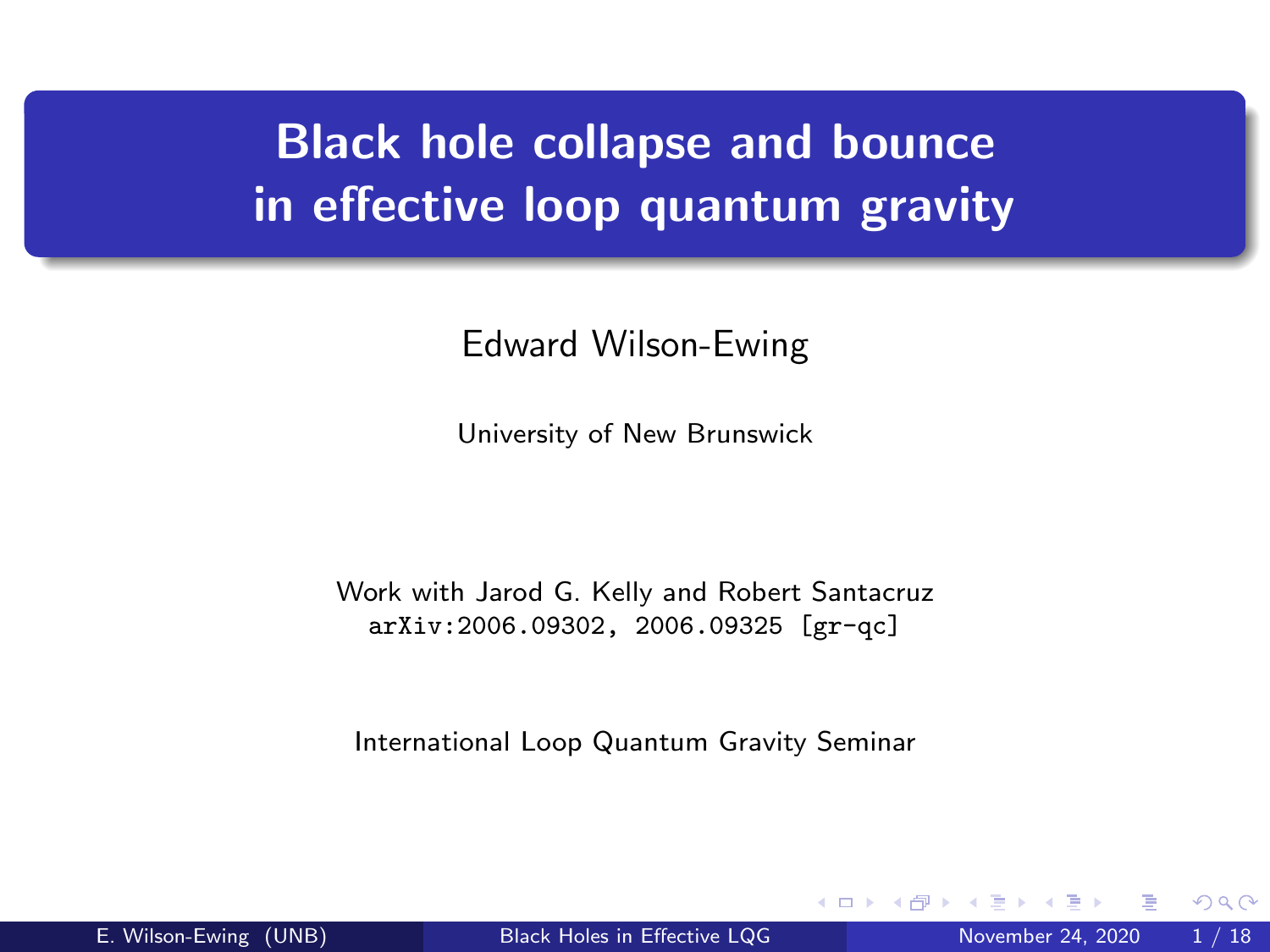Black holes are one of the most promising places to explore, and potentially even to test, a theory of quantum gravity.

- In classical general relativity, a black hole contains a curvature singularity,
- The information loss problem: according to QFT on a curved background, a black hole created by infalling matter in a pure state appears to act as a black body and evaporate to a mixed state of Hawking radiation, [Hawking, 1975]
- Could quantum gravity effects cause a black hole to transition to a White hole? [Rovelli, Vidotto, 2014; Haggard, Rovelli, 2015; ...]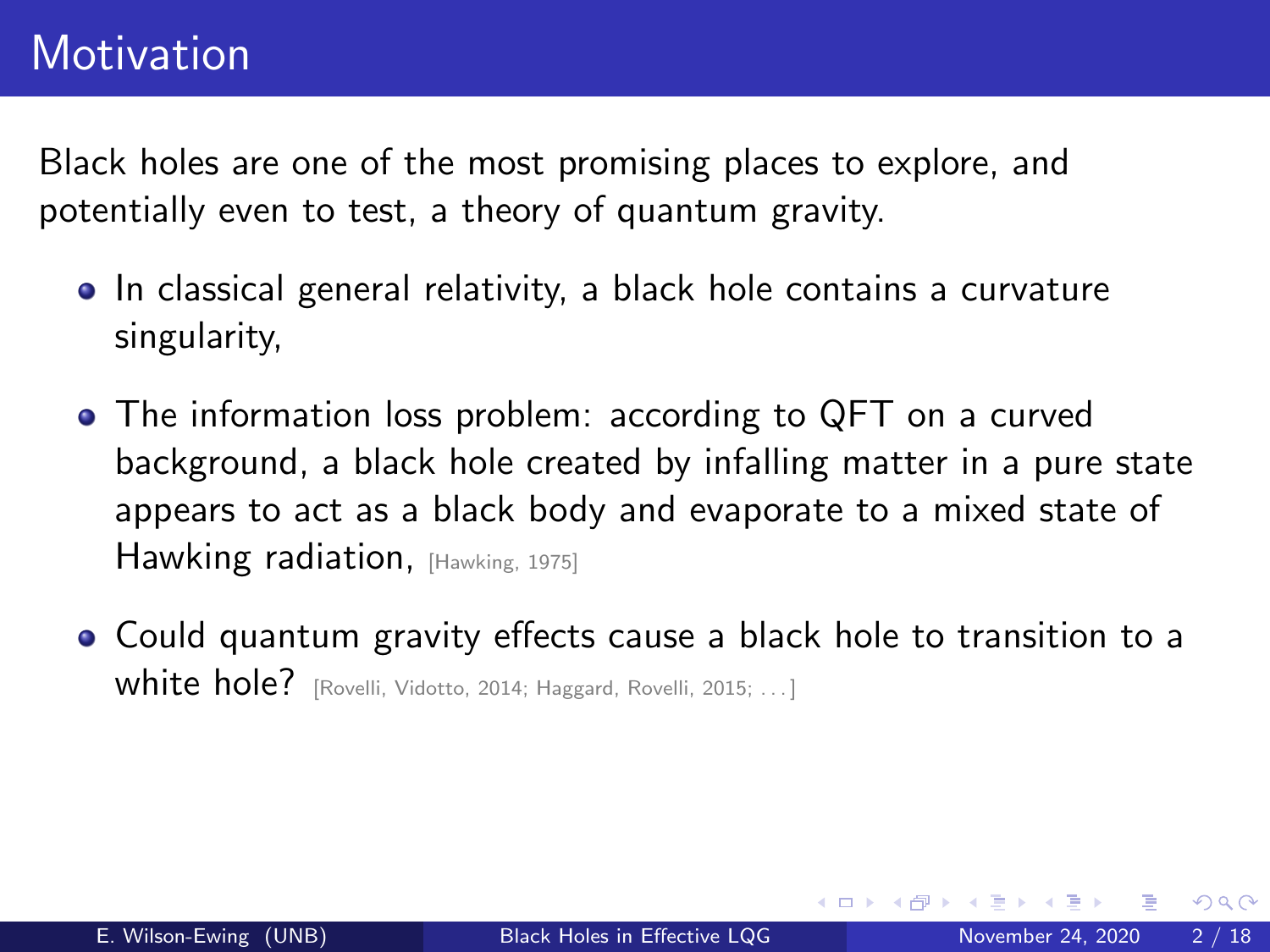Black holes are one of the most promising places to explore, and potentially even to test, a theory of quantum gravity.

- In classical general relativity, a black hole contains a curvature singularity,
- The information loss problem: according to QFT on a curved background, a black hole created by infalling matter in a pure state appears to act as a black body and evaporate to a mixed state of Hawking radiation, [Hawking, 1975]
- Could quantum gravity effects cause a black hole to transition to a **white hole?** [Rovelli, Vidotto, 2014; Haggard, Rovelli, 2015; ...]

Our goal in this work is to use LQG and LQC techniques to study quantum gravity effects in black holes, and to try to make some progress on these problems.

 $QQ$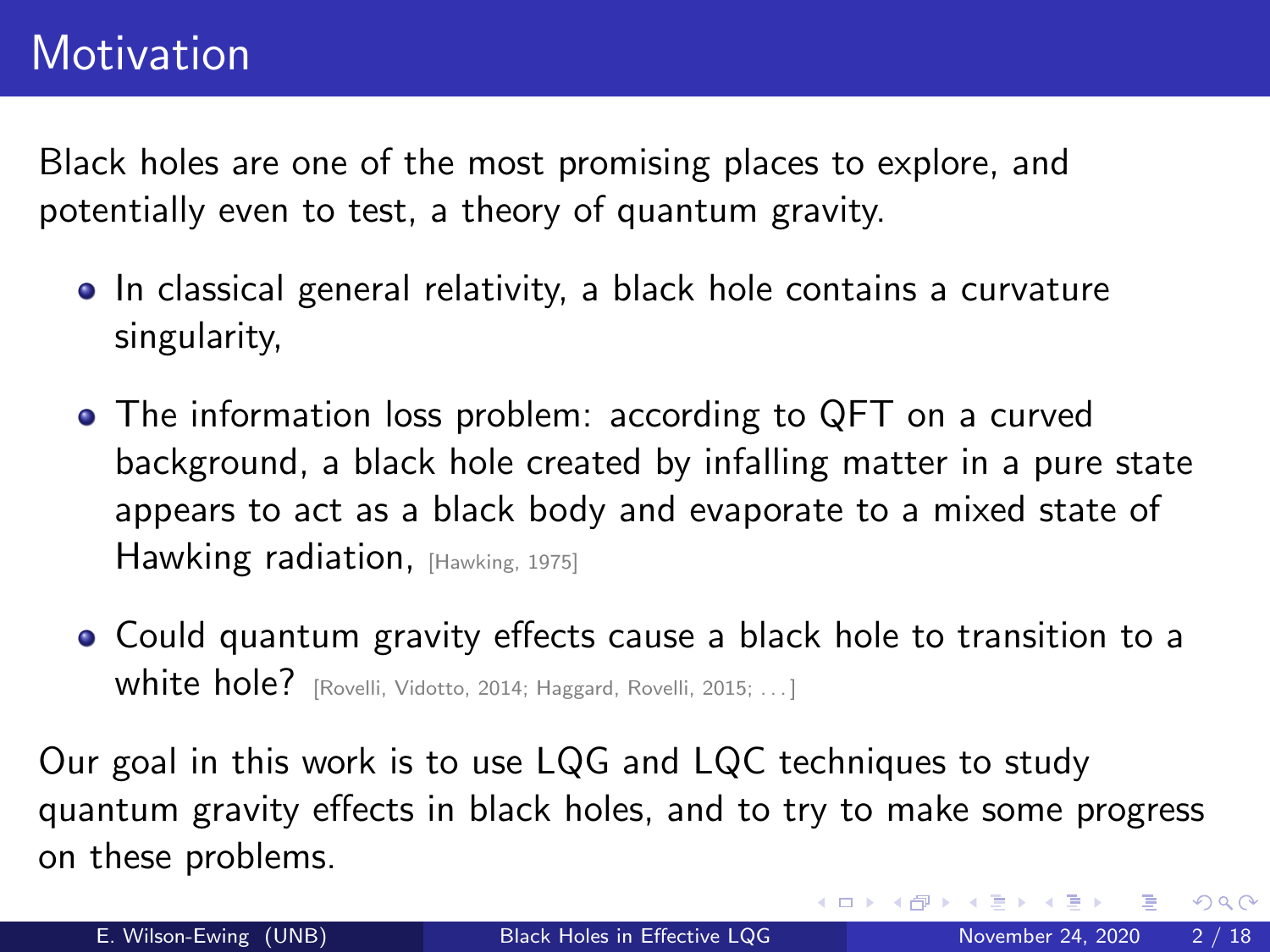We will study spherically symmetric black hole space-times by:

- 1. imposing spherical symmetry at the classical level (constraints, symplectic structure), [Bojowald, Swiderski, 2006]
- 2. simplifying the problem by gauge-fixing the diffeomorphism constraint, again at the classical level, [Campiglia, Gambini, Pullin, 2007]
- 3. including holonomy corrections in an effective framework, [Modesto, 2004; Ashtekar, Bojowald, 2006; Boehmer, Vandersloot, 2007; Chiou, Ni, Tang, 2012; Gambini, Olmedo, Pullin, 2020; . . . ]
- 4. finding and solving the effective equations of motion.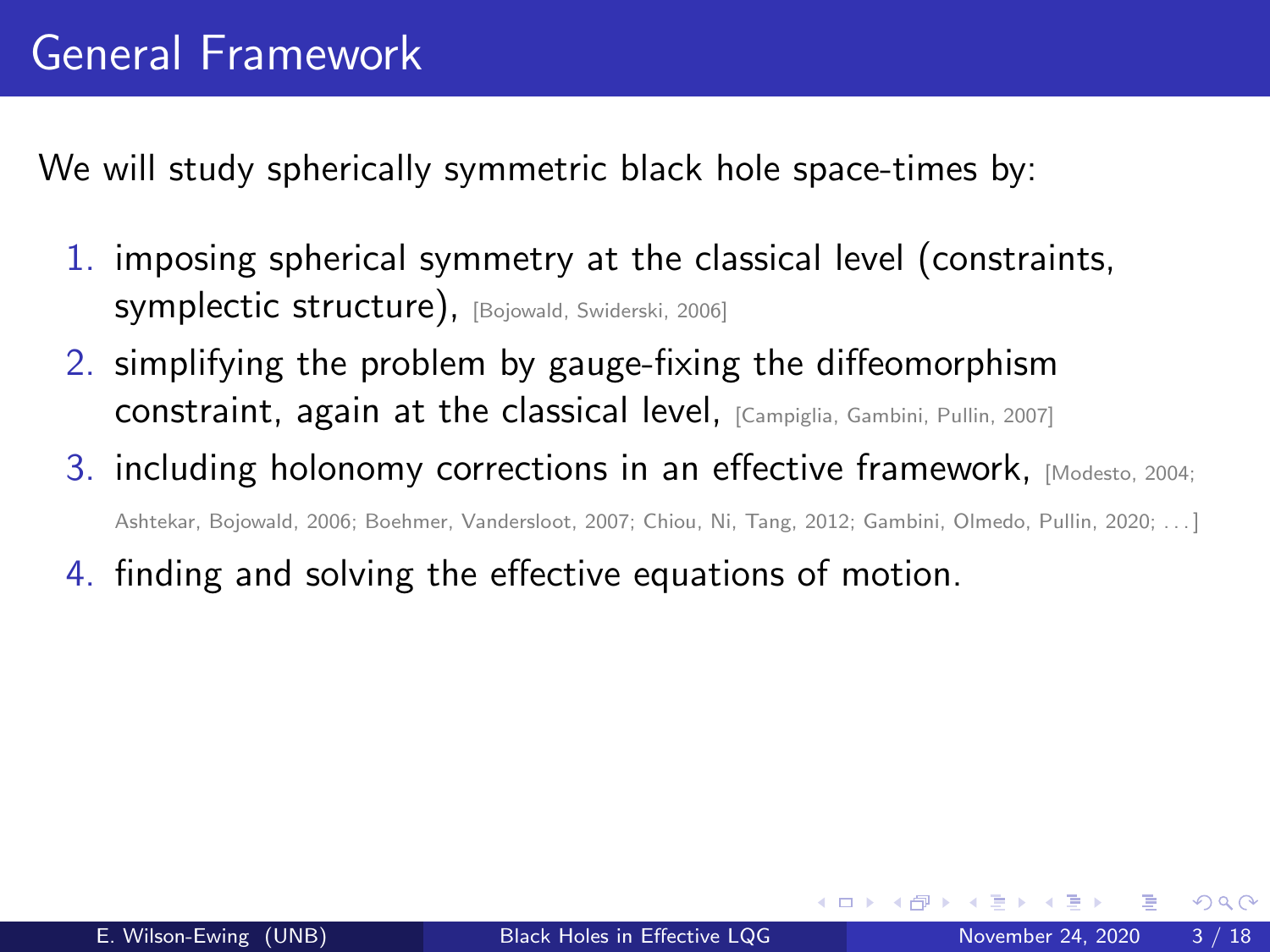We will study spherically symmetric black hole space-times by:

- 1. imposing spherical symmetry at the classical level (constraints, symplectic structure), [Bojowald, Swiderski, 2006]
- 2. simplifying the problem by gauge-fixing the diffeomorphism constraint, again at the classical level, [Campiglia, Gambini, Pullin, 2007]
- 3. including holonomy corrections in an effective framework, [Modesto, 2004; Ashtekar, Bojowald, 2006; Boehmer, Vandersloot, 2007; Chiou, Ni, Tang, 2012; Gambini, Olmedo, Pullin, 2020; . . . ]
- 4. finding and solving the effective equations of motion.

We start with vacuum space-times, but the resulting space-time is incomplete.

So we then add a dust field [see also Bojowald, Reyes, Tibrewala, 2009; ...] to be able to describe the collapse and the entire black hole interior.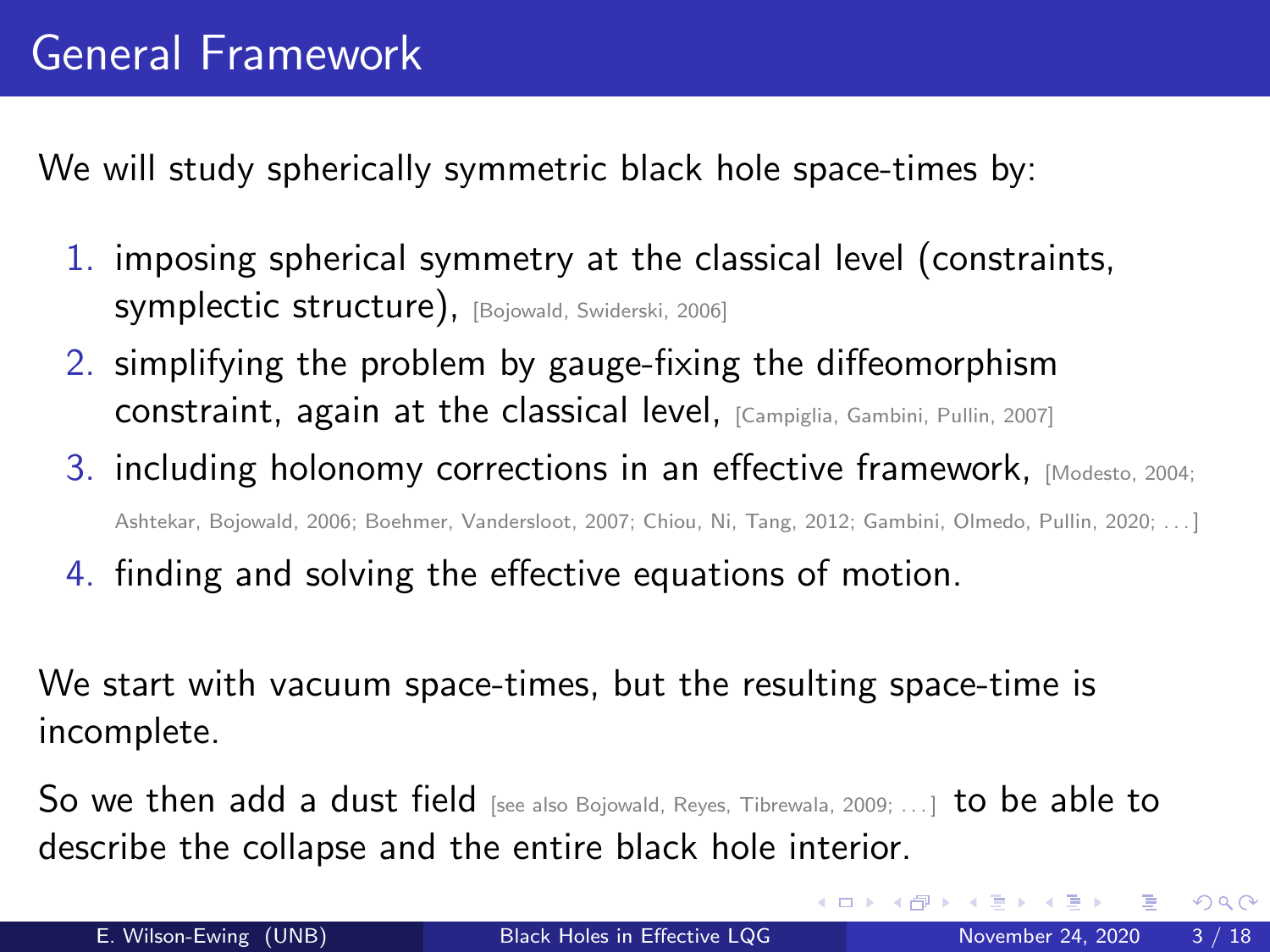#### Variables and Gauge-Fixed Hamiltonian

The general spherically symmetric metric is

$$
ds^{2} = -N(x, t)^{2}dt^{2} + f(x, t) [dx + N^{x}(x, t)dt]^{2} + g(x, t) d\Omega^{2}.
$$

We impose the areal gauge  $\displaystyle{g=x^2}$  which gauge-fixes the diffeomorphism constraint and imposes  $N^x = -Nb/\gamma$ .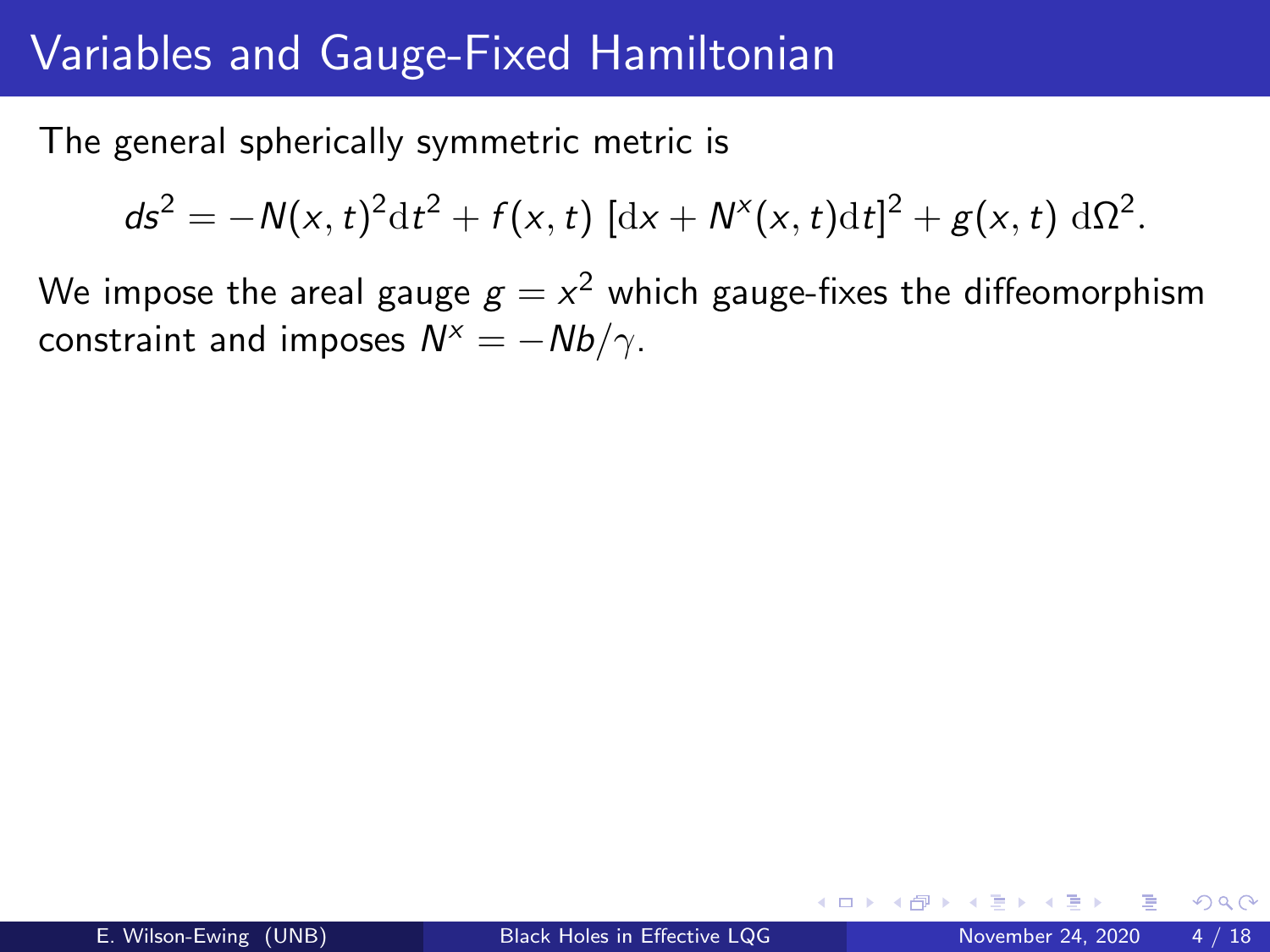#### Variables and Gauge-Fixed Hamiltonian

The general spherically symmetric metric is

$$
ds^{2} = -N(x, t)^{2}dt^{2} + f(x, t)[dx + N^{x}(x, t)dt]^{2} + g(x, t) d\Omega^{2}.
$$

We impose the areal gauge  $\displaystyle{g=x^2}$  which gauge-fixes the diffeomorphism constraint and imposes  $N^x = -Nb/\gamma$ .

Here  $b\sim \mathcal{K}^2_\theta, \mathcal{K}^3_\phi$  captures the extrinsic curvature in the angular directions, and its conjugate variable is  $E^b = \sqrt{2}$ fg.

In vacuum spherical symmetry, after fixing the areal gauge,  $b(x)$  and  $E^{b}(x)$  are the only remaining phase space variables.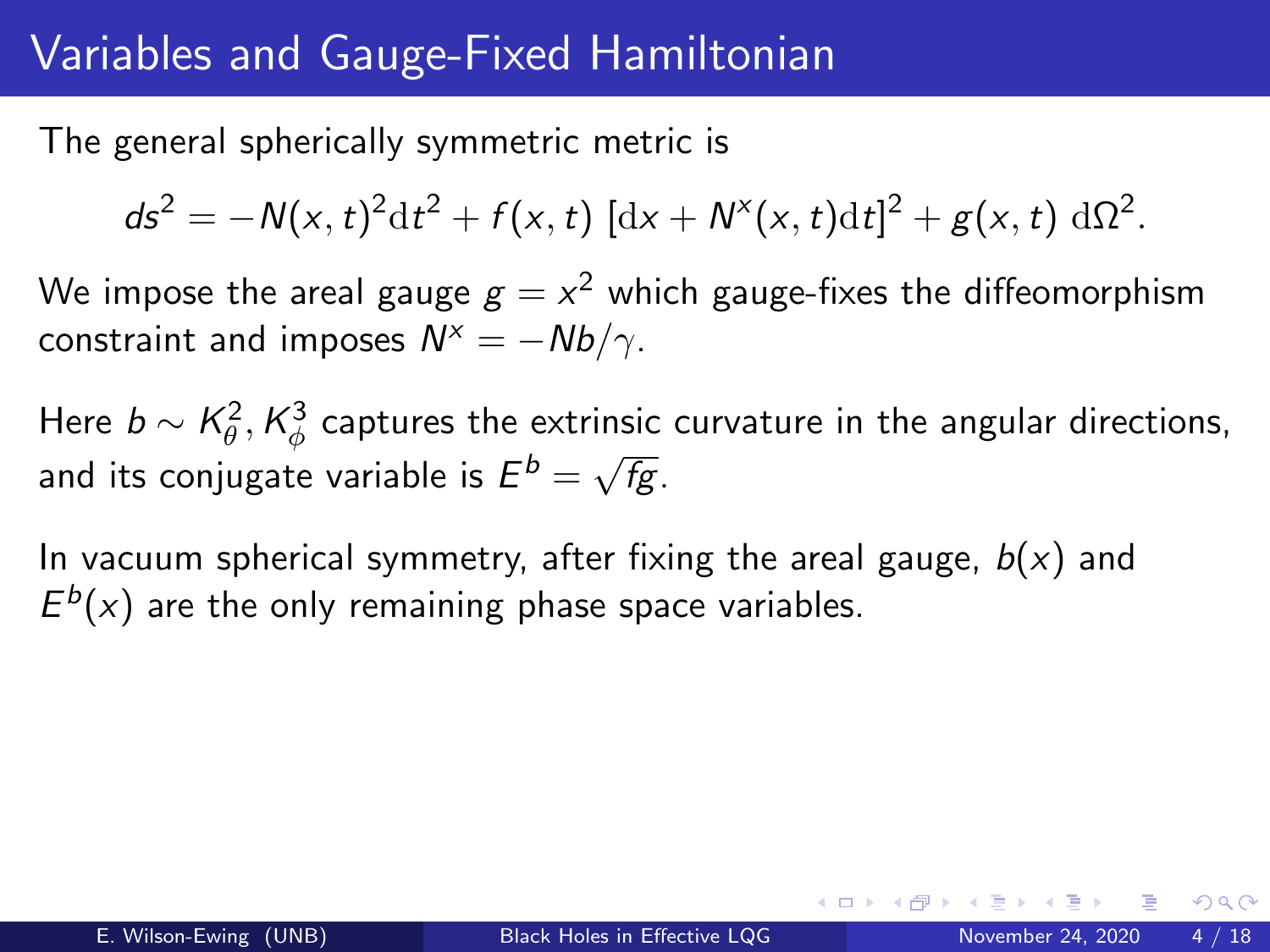## Variables and Gauge-Fixed Hamiltonian

The general spherically symmetric metric is

$$
ds^{2} = -N(x, t)^{2}dt^{2} + f(x, t)[dx + N^{x}(x, t)dt]^{2} + g(x, t) d\Omega^{2}.
$$

We impose the areal gauge  $\displaystyle{g=x^2}$  which gauge-fixes the diffeomorphism constraint and imposes  $N^x = -Nb/\gamma$ .

Here  $b\sim \mathcal{K}^2_\theta, \mathcal{K}^3_\phi$  captures the extrinsic curvature in the angular directions, and its conjugate variable is  $E^b = \sqrt{2}$ fg.

In vacuum spherical symmetry, after fixing the areal gauge,  $b(x)$  and  $E^{b}(x)$  are the only remaining phase space variables.

There remains only the scalar constraint,

$$
\mathcal{H} = \frac{1}{2G\gamma} \bigg[ \frac{3\gamma x}{E^b} - \frac{2\gamma x^2}{(E^b)^2} \partial_x E^b - \frac{E^b}{\gamma x} \partial_x \left[ x (b^2 + \gamma^2) \right] \bigg] \approx 0.
$$

The dynamics are generated by  $\mathcal{C} = \int N \mathcal{H}$ .

 $QQ$ 

 $4$  (D)  $\rightarrow$   $4$  (D)  $\rightarrow$   $\rightarrow$  (E)  $\rightarrow$  (E)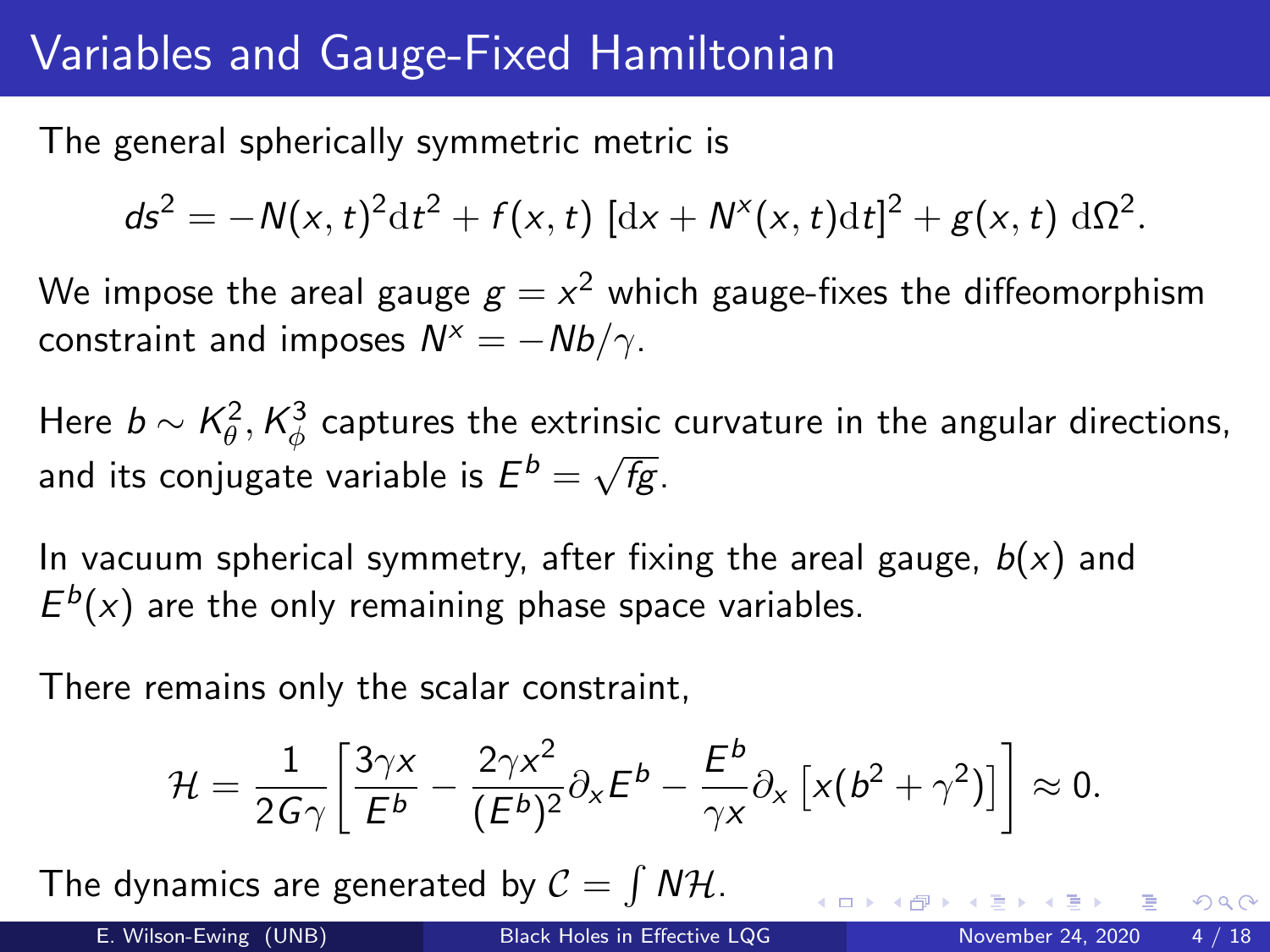#### Holonomy Corrections

Now we want to include holonomy corrections. To do this, we express b in The weak want to include notonomy corrections. To do this, we express *D* is therms of its parallel transport along edges of a minimal length  $\sqrt{\Delta} \sim \ell_{\text{Pl}}$ . This has to be done in  $\mathcal H$ , and also for the relation between  $N$  and  $N^\times.$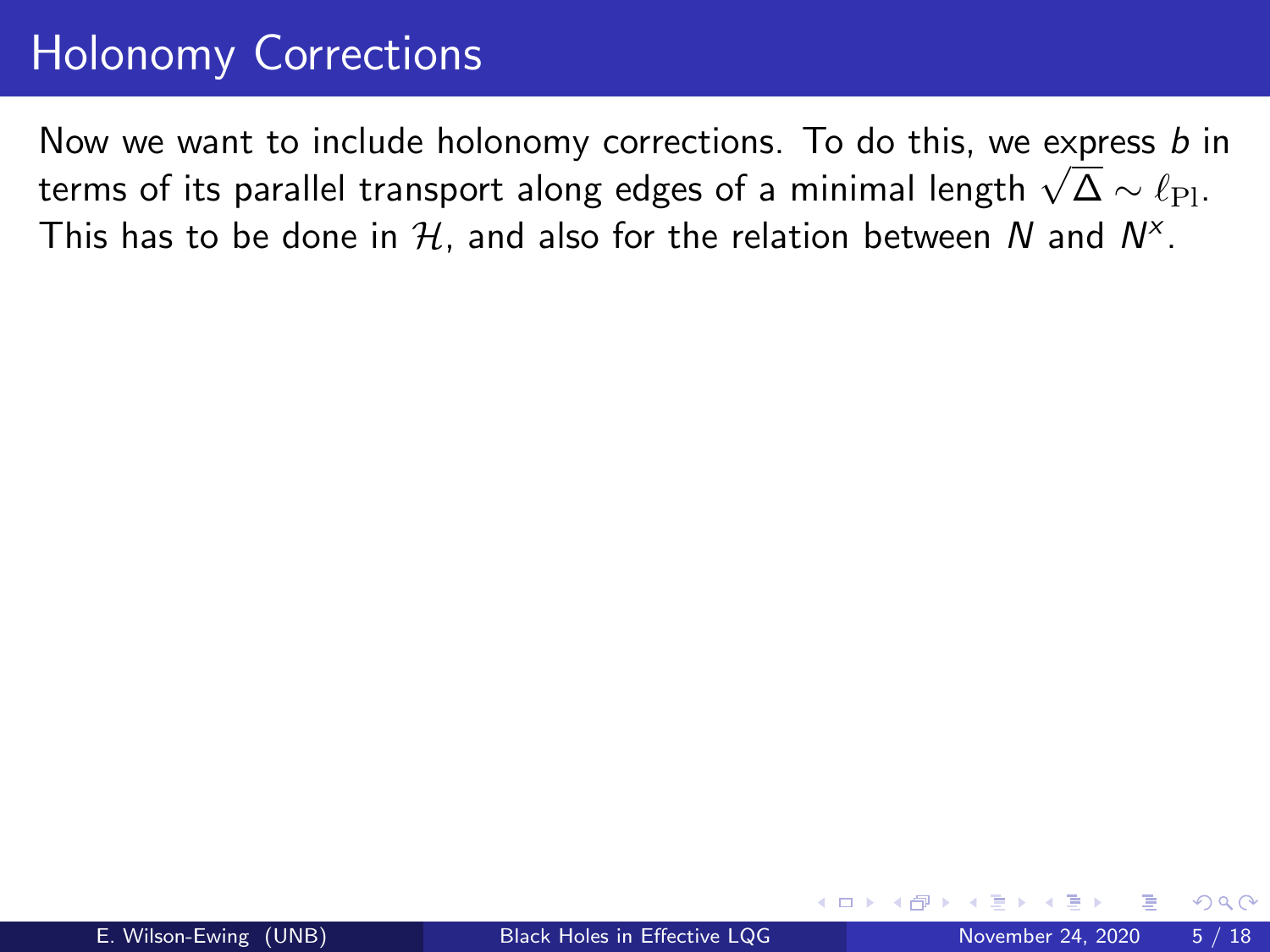#### Holonomy Corrections

Now we want to include holonomy corrections. To do this, we express  $b$  in The weak want to include notonomy corrections. To do this, we express *D* is therms of its parallel transport along edges of a minimal length  $\sqrt{\Delta} \sim \ell_{\text{Pl}}$ . This has to be done in  $\mathcal H$ , and also for the relation between  $N$  and  $N^\times.$ 

An important point is that the Planckian length of the edge is a physical length, not a coordinate length (this is the basis of the 'improved' or  $\bar{u}$ dynamics [Ashtekar, Pawłowski, Singh, 2005]). For an edge in the  $\theta$  direction, the metric gives  $\mathrm{d} s = \mathsf{x} \, \mathrm{d} \theta$  so a physical length  $\delta s = \sqrt{\Delta}$  implies  $\delta \theta = \sqrt{\Delta}/\mathsf{x}.$ 

Evaluating this parallel transport gives the substitution

$$
b \to \frac{x}{\sqrt{\Delta}} \sin\left(\frac{\sqrt{\Delta}}{x}b\right).
$$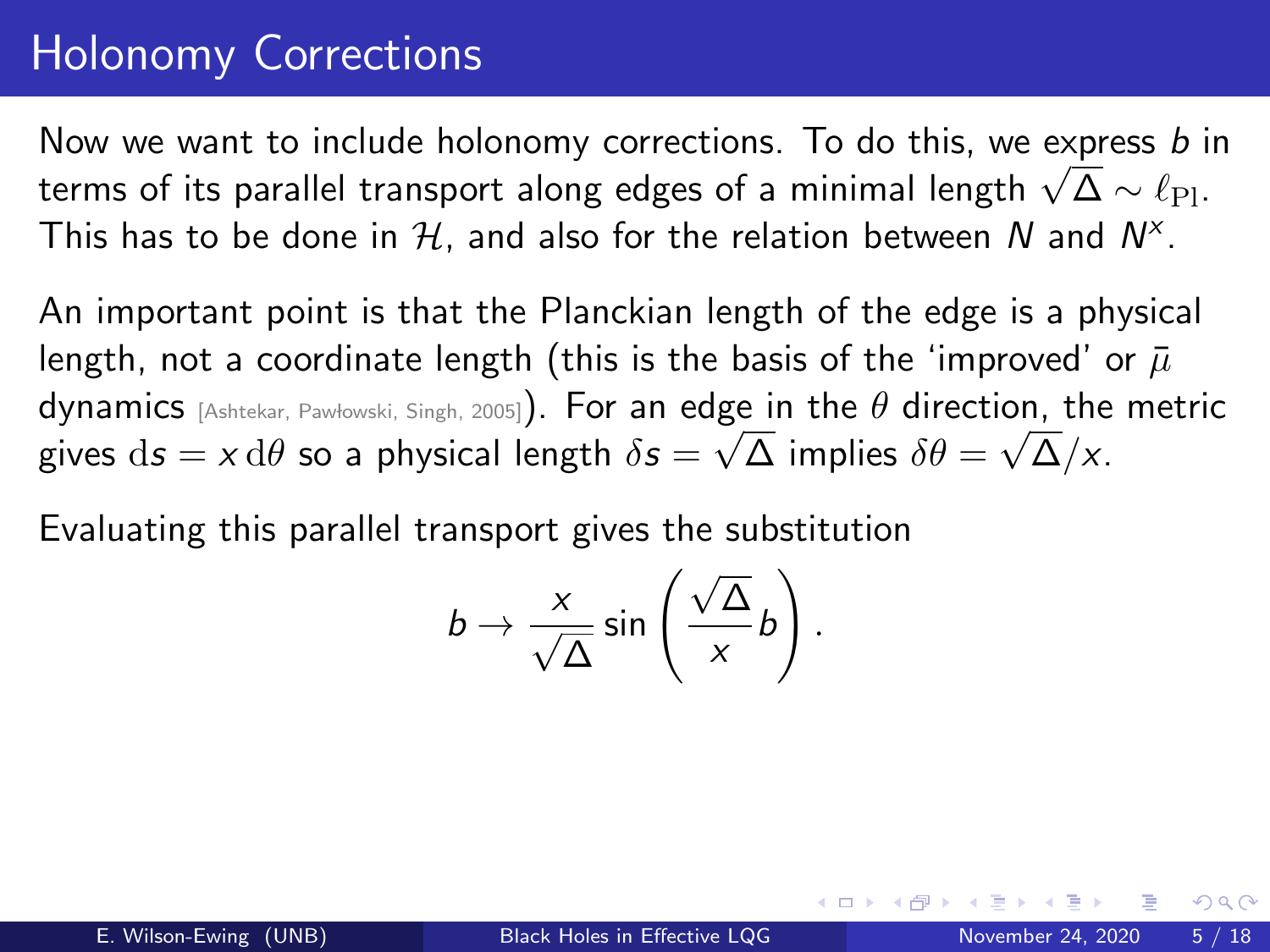#### Holonomy Corrections

Now we want to include holonomy corrections. To do this, we express  $b$  in The weak want to include notonomy corrections. To do this, we express *D* is therms of its parallel transport along edges of a minimal length  $\sqrt{\Delta} \sim \ell_{\text{Pl}}$ . This has to be done in  $\mathcal H$ , and also for the relation between  $N$  and  $N^\times.$ 

An important point is that the Planckian length of the edge is a physical length, not a coordinate length (this is the basis of the 'improved' or  $\bar{\mu}$ dynamics [Ashtekar, Pawłowski, Singh, 2005]). For an edge in the  $\theta$  direction, the metric gives  $\mathrm{d} s = \mathsf{x} \, \mathrm{d} \theta$  so a physical length  $\delta s = \sqrt{\Delta}$  implies  $\delta \theta = \sqrt{\Delta}/\mathsf{x}.$ 

Evaluating this parallel transport gives the substitution

$$
b \to \frac{x}{\sqrt{\Delta}} \sin\left(\frac{\sqrt{\Delta}}{x}b\right).
$$

- This is based on the LQC 'K' loop quantization [Vandersloot, 2007; Singh, WE, 2014].
- The path-ordered exponential trivializes due to spherical symmetry. (It would not trivialize for an edge in the radial direction, but this has been avoided by the gauge-fixing.)

 $QQ$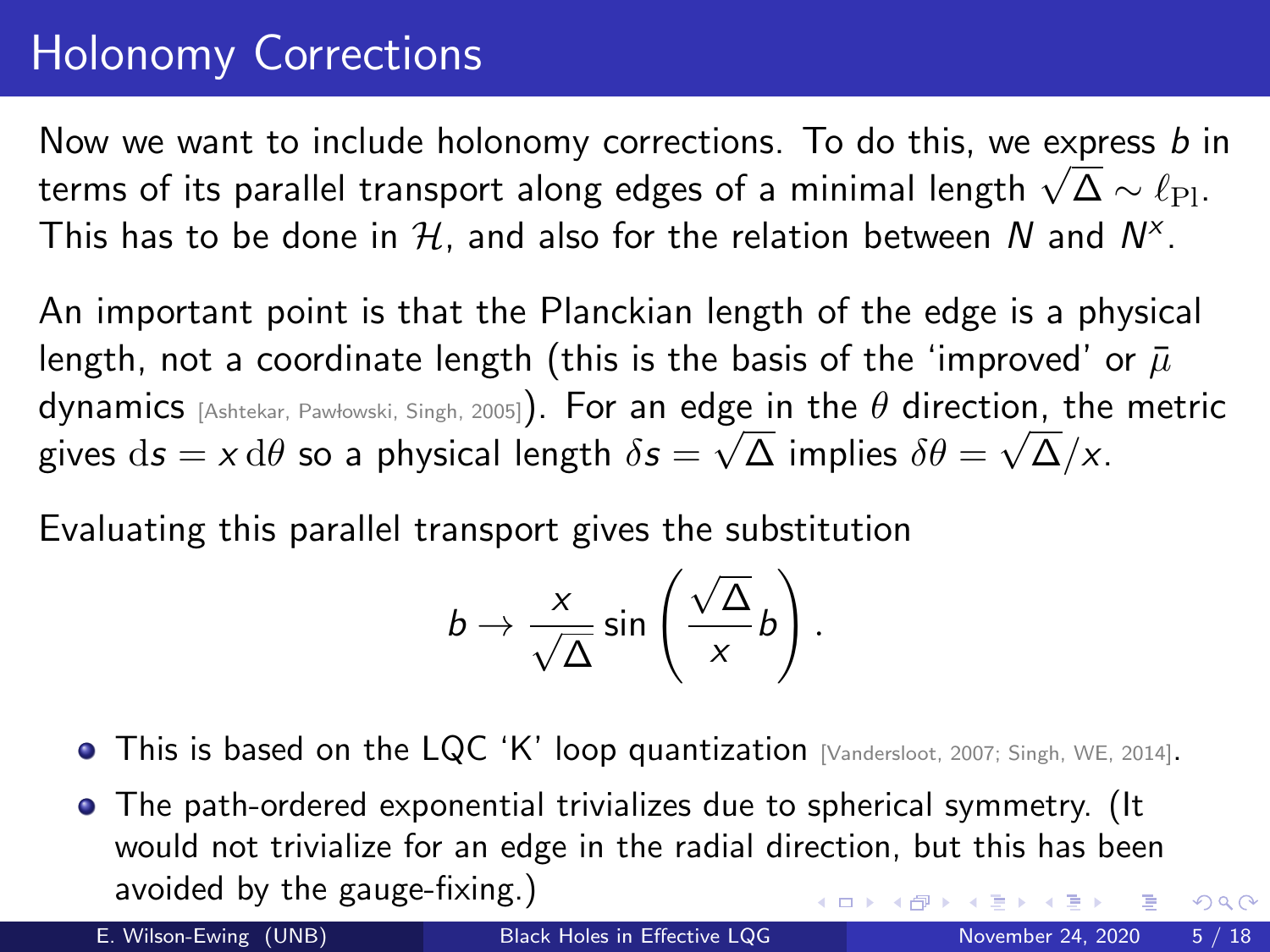This specific  $\bar{\mu}$  scheme was first proposed by Boehmer and Vandersloot (2007) for the Kantowski-Sachs space-time (which describes the black hole interior in GR). But this choice gave unacceptably large effects at the horizon.

We believe that this problem is due to the use of coordinates that become null at the horizon: the physical length of a short path in the radial direction goes to 0, but the  $\bar{\mu}$  scheme requires imposing that this physical length be  $\sim \ell_{\rm Pl}$ . This tension could be the source of large QG effects at the horizon.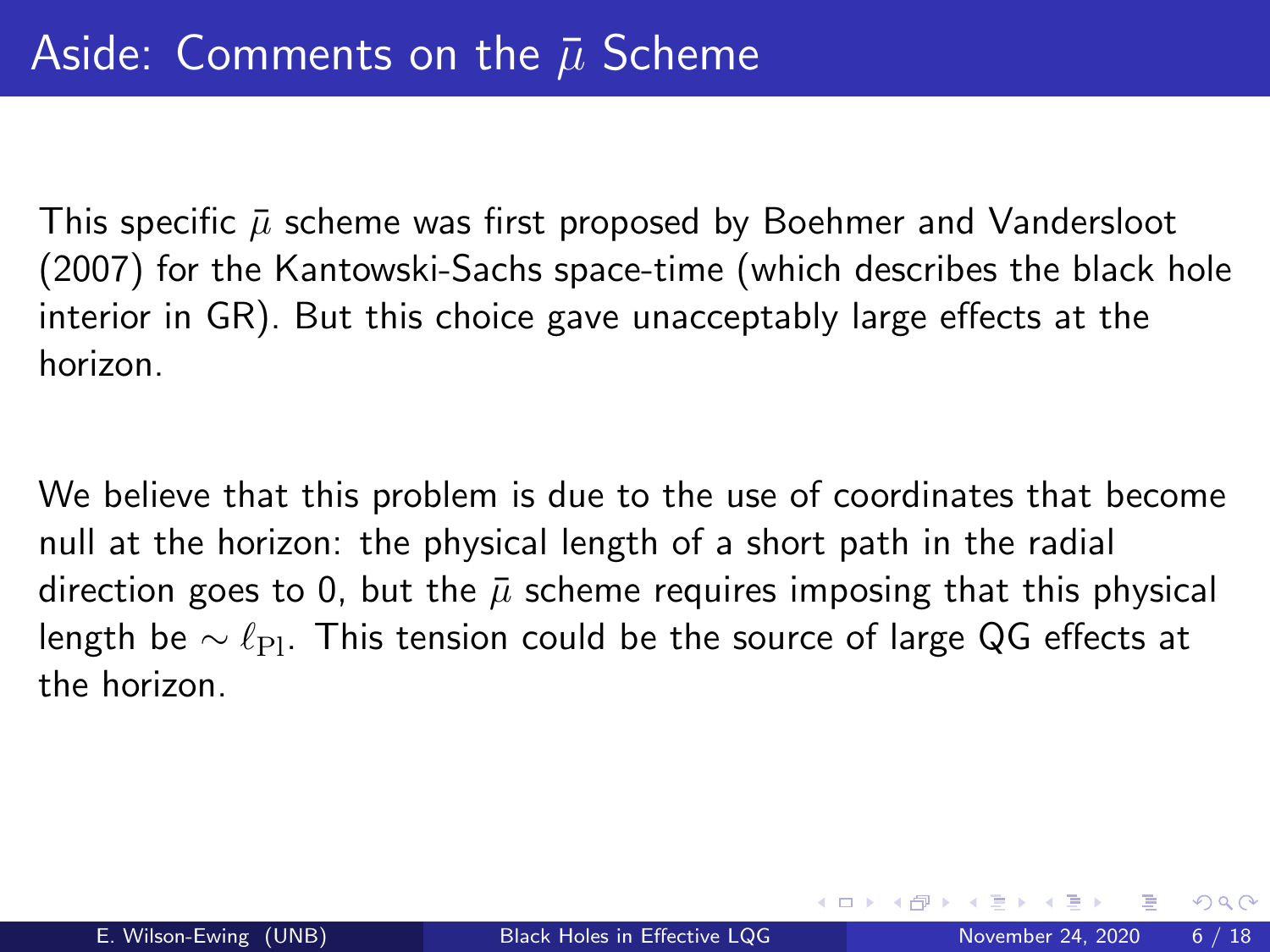# Aside: Comments on the  $\bar{\mu}$  Scheme (Continued)

The problem of null coordinates can be avoided by using horizon-piercing coordinates, as first tried by Chiou, Ni and Tang (2012), and more recently by Gambini, Olmedo and Pullin (2020) and us. Note that the constraints obtained by Chiou, Ni and Tang did not have a closed algebra; this seems to be due to the use of a 'point holonomy' approximation in the radial direction to avoid evaluating the path-ordered exponential.

With this  $\bar{\mu}$  scheme applied to the full space-time (not restricting to Kantowski-Sachs), there appear to be 3 ways to get a closed constraint algebra:

- 1. avoid using the 'point holonomies' approximation and instead evaluate the path-ordered exponential in  $x$  (seems hard),
- 2. try a different combination of the constraints [Gambini, Olmedo, Pullin, 2020], but hard to include matter,
- 3. impose a gauge (our approach).

 $\Omega$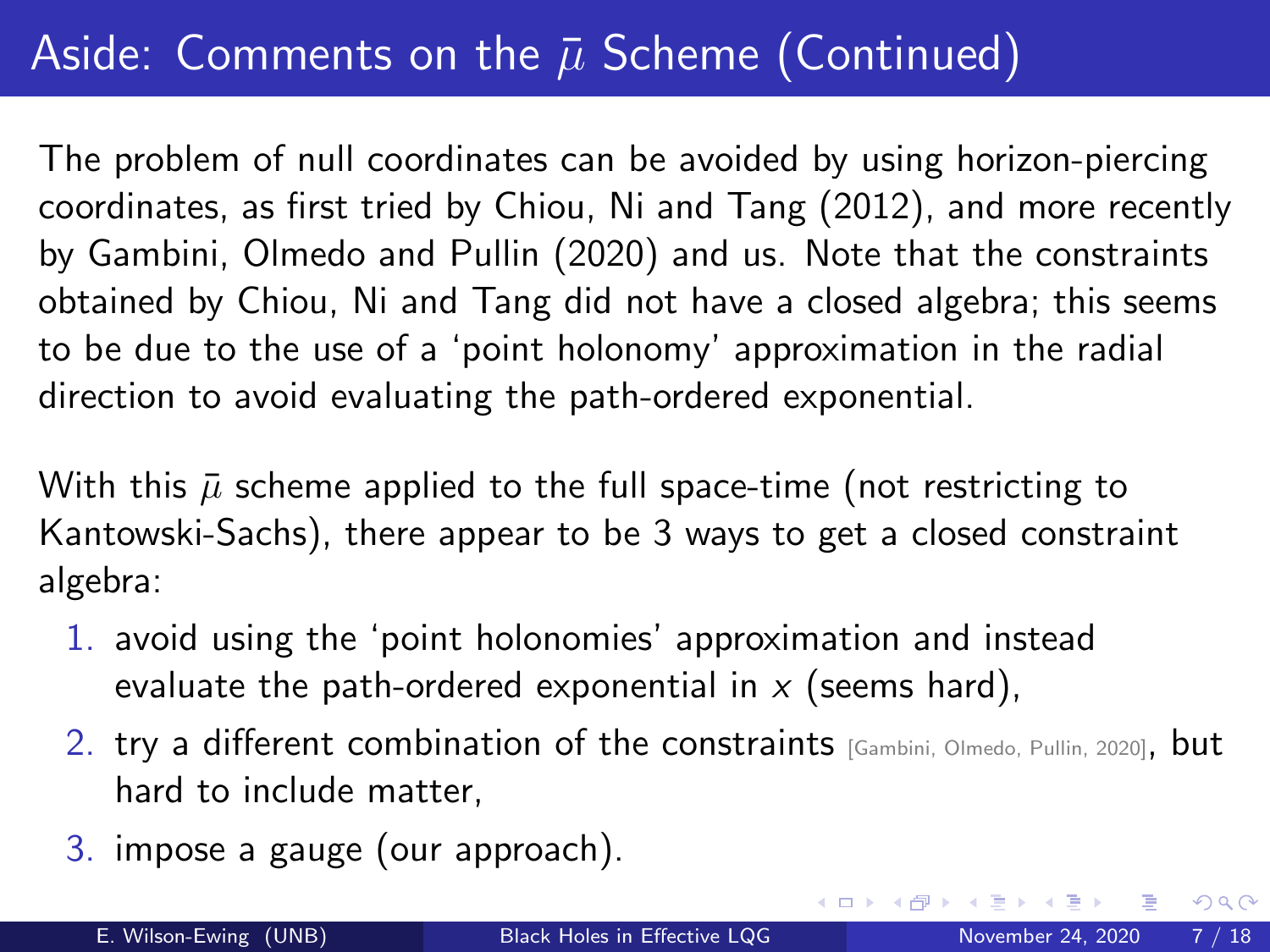#### Effective Scalar Constraint

This process gives the effective scalar constraint

$$
\mathcal{H}^{(eff)} = \frac{1}{2G\gamma} \left[ \frac{3\gamma x}{E^b} - \frac{2\gamma x^2}{(E^b)^2} \partial_x E^b - \frac{E^b}{\gamma x} \partial_x \left( \frac{x^3}{\Delta} \sin^2 \frac{\sqrt{\Delta} b}{x} + \gamma^2 x \right) \right],
$$

from which we can derive the equations of motion.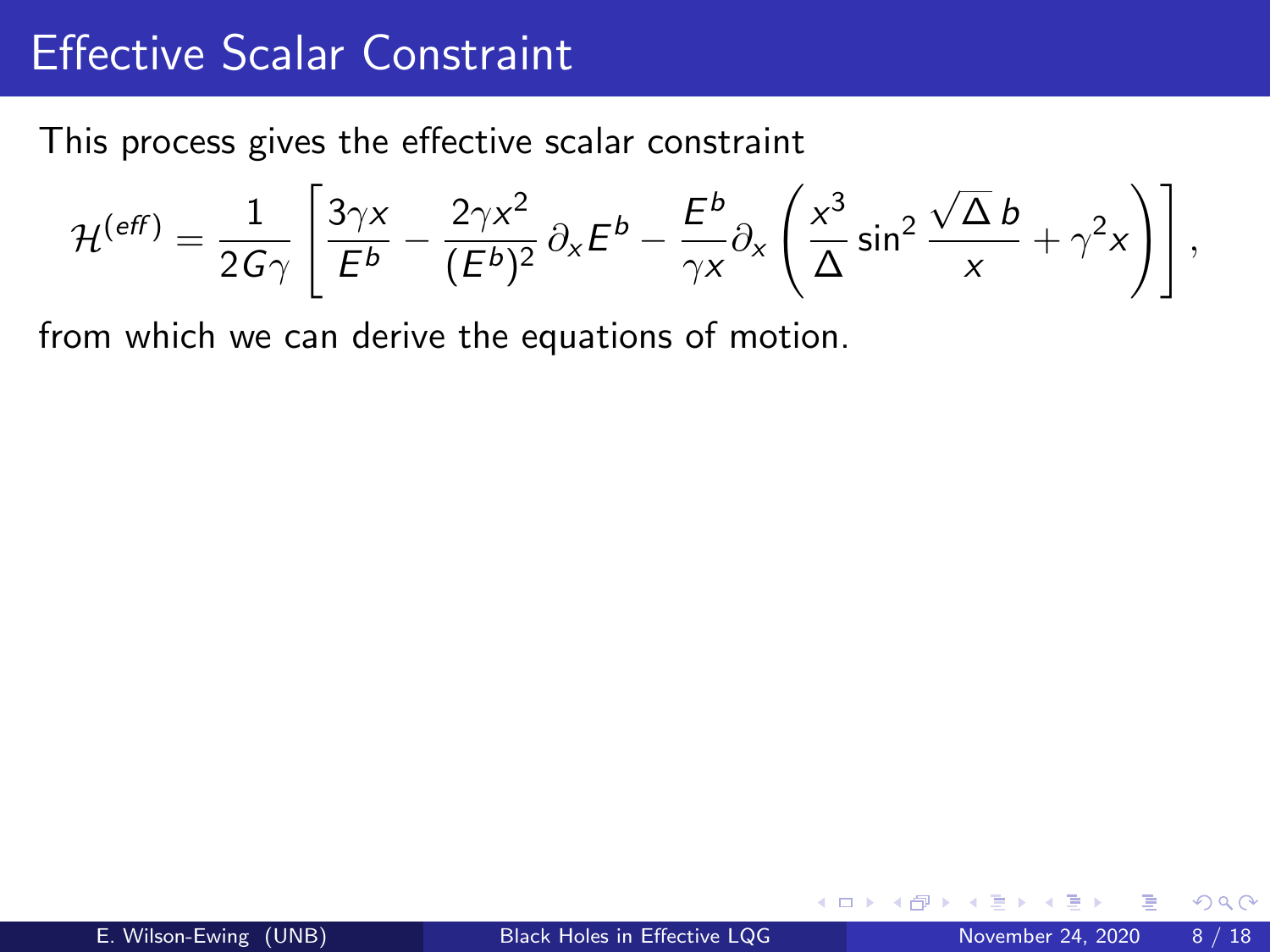#### Effective Scalar Constraint

This process gives the effective scalar constraint

$$
\mathcal{H}^{(eff)} = \frac{1}{2G\gamma} \left[ \frac{3\gamma x}{E^b} - \frac{2\gamma x^2}{(E^b)^2} \partial_x E^b - \frac{E^b}{\gamma x} \partial_x \left( \frac{x^3}{\Delta} \sin^2 \frac{\sqrt{\Delta} b}{x} + \gamma^2 x \right) \right],
$$

from which we can derive the equations of motion.

Note that even after fixing the areal gauge, there is a non-trivial constraint algebra:

$$
\{\mathcal{C}[N_1],\mathcal{C}[N_2]\} = C\left[-\frac{x}{\gamma\sqrt{\Delta}}\sin\frac{\sqrt{\Delta}b}{x}\cos\frac{\sqrt{\Delta}b}{x}\left(N_1\partial_xN_2-N_2\partial_xN_1\right)\right].
$$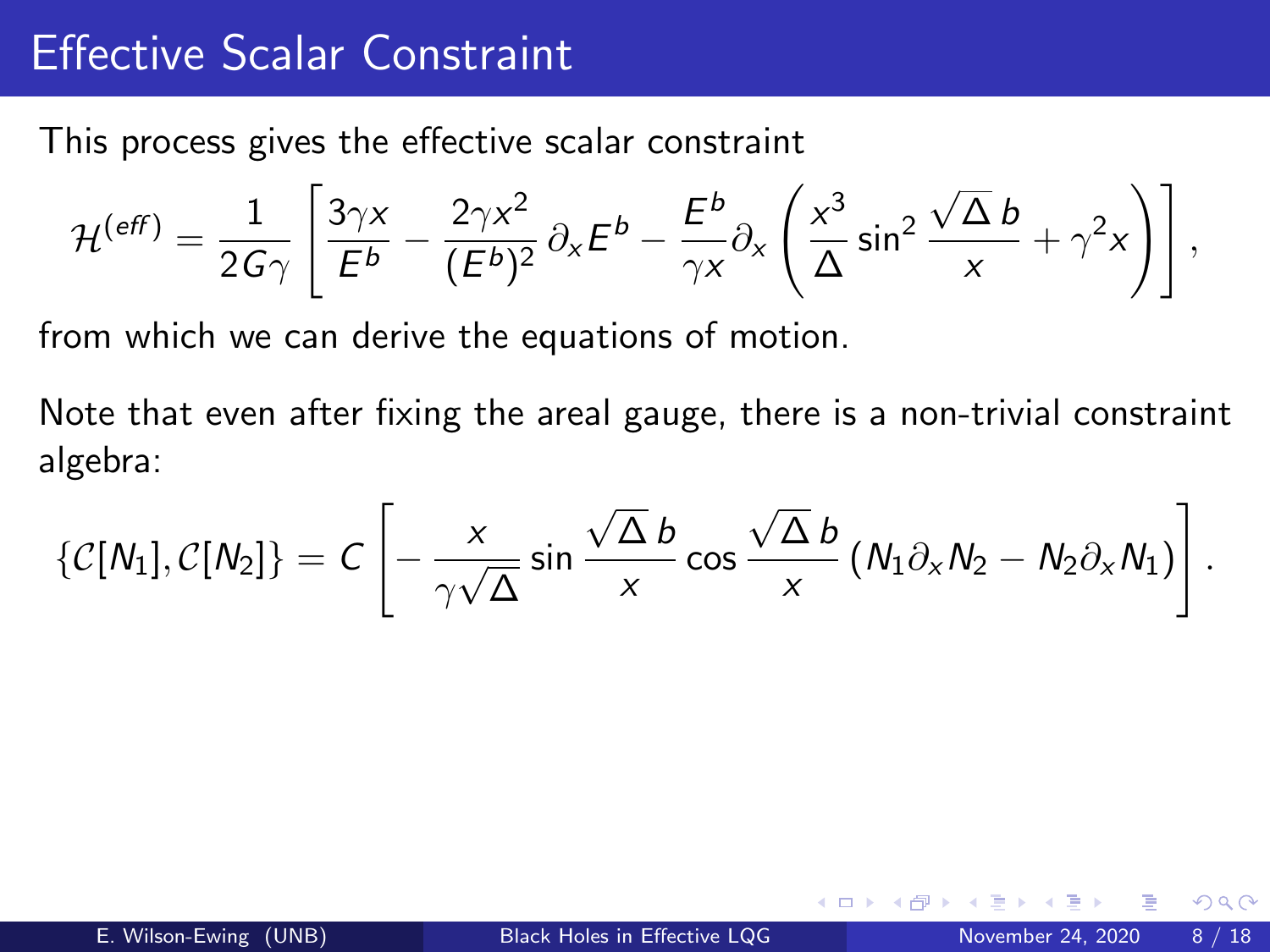### Effective Scalar Constraint

This process gives the effective scalar constraint

$$
\mathcal{H}^{(eff)} = \frac{1}{2G\gamma} \left[ \frac{3\gamma x}{E^b} - \frac{2\gamma x^2}{(E^b)^2} \partial_x E^b - \frac{E^b}{\gamma x} \partial_x \left( \frac{x^3}{\Delta} \sin^2 \frac{\sqrt{\Delta} b}{x} + \gamma^2 x \right) \right],
$$

from which we can derive the equations of motion.

Note that even after fixing the areal gauge, there is a non-trivial constraint algebra:

$$
\{\mathcal{C}[N_1],\mathcal{C}[N_2]\} = C\left[-\frac{x}{\gamma\sqrt{\Delta}}\sin\frac{\sqrt{\Delta}b}{x}\cos\frac{\sqrt{\Delta}b}{x}\left(N_1\partial_xN_2-N_2\partial_xN_1\right)\right].
$$

We also need to update the relation between N and  $N^{\times}$ . Setting  $N^x = -N \cdot \frac{x}{2}$  $\frac{x}{\gamma\sqrt{\Delta}}\sin\frac{\sqrt{\Delta} b}{x}$  $rac{\Delta b}{x}$  cos  $rac{\sqrt{\Delta b}}{x}$  $\frac{\Delta B}{\chi}$  gives a constraint algebra that looks the same as in classical GR, [This  $N^x$  also agrees with Gambini, Olmedo, Pullin, 2020]

$$
\{\mathcal{C}[N_1],\mathcal{C}[N_2]\} = C\left[N_1^{\times}\partial_x N_2 - N_2^{\times}\partial_x N_1\right].
$$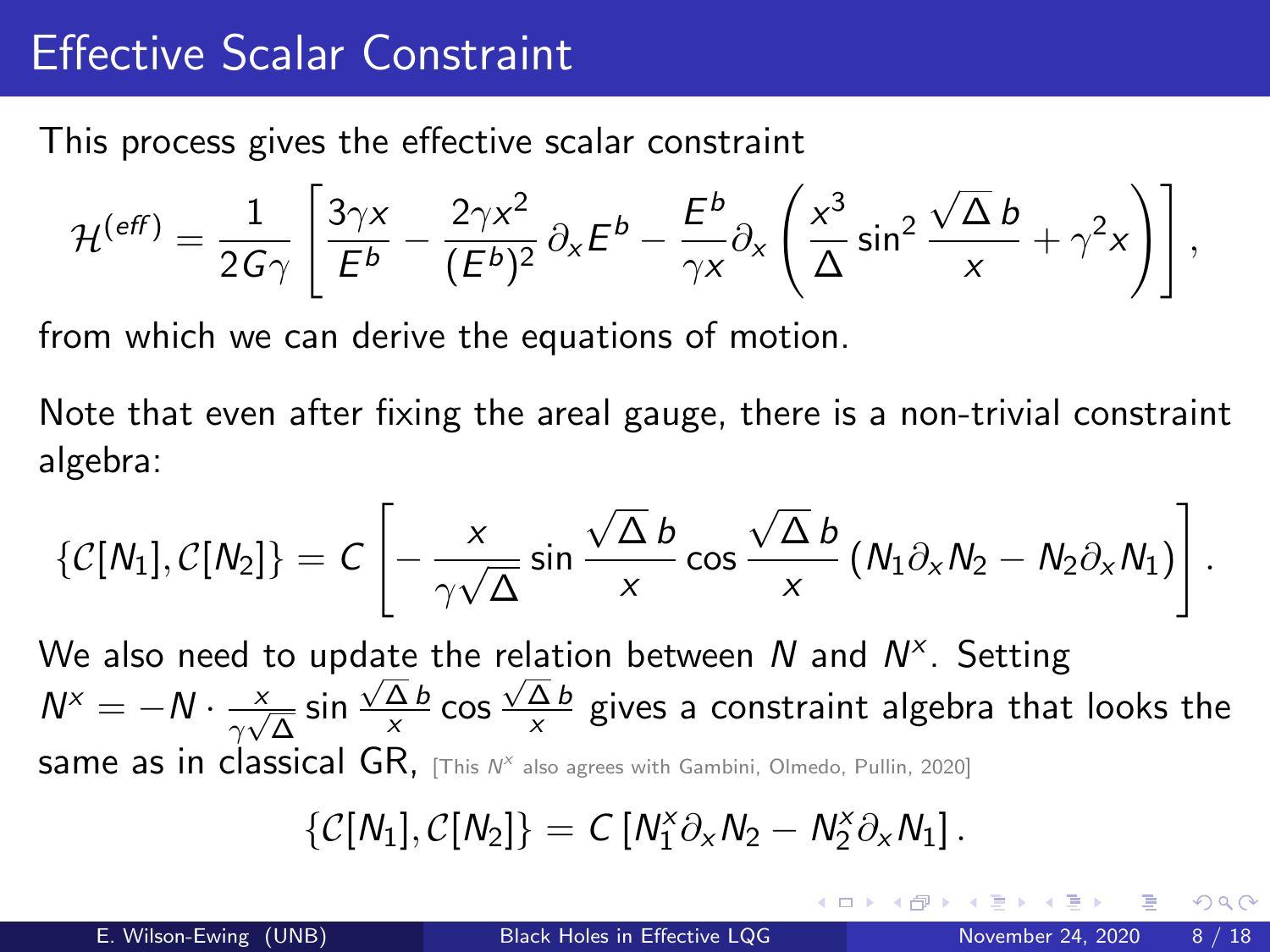#### **Results**

Looking for a stationary solution, the effective dynamics can be solved explicitly for Painlevé-Gullstrand-like coordinates with  $N = 1$ :

$$
ds^{2} = -\left(1 - \frac{R_{S}}{x} + \frac{\gamma^{2} \Delta R_{S}^{2}}{x^{4}}\right) dt^{2} + 2\sqrt{\frac{R_{S}}{x} \left(1 - \frac{\gamma^{2} \Delta R_{S}}{x^{3}}\right)} dt dx + dx^{2} + x^{2} d\Omega^{2},
$$

here  $R<sub>S</sub> = 2GM$ .

4 0 8

÷

 $QQ$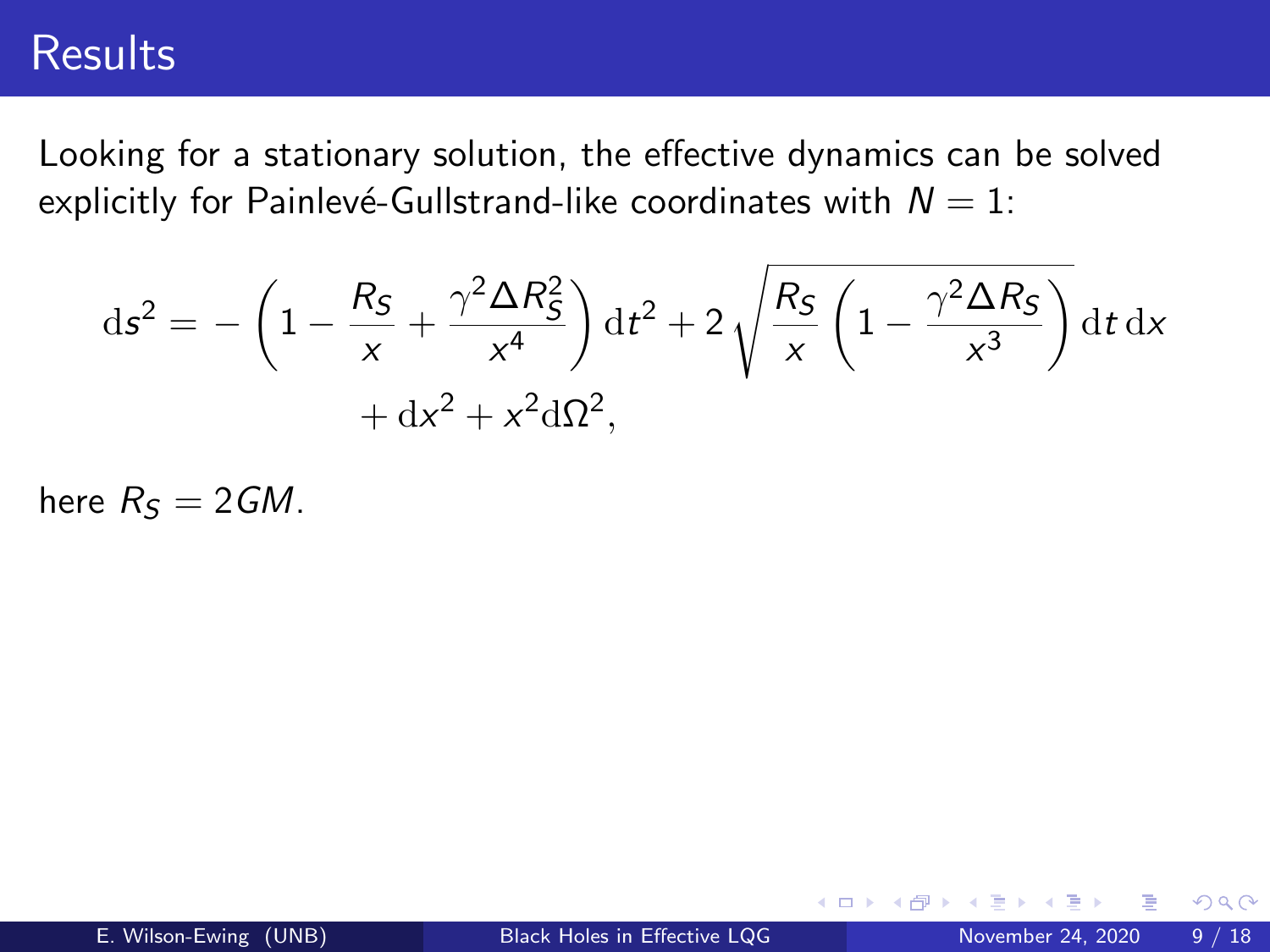#### **Results**

Looking for a stationary solution, the effective dynamics can be solved explicitly for Painlevé-Gullstrand-like coordinates with  $N = 1$ :

$$
ds^{2} = -\left(1 - \frac{R_{S}}{x} + \frac{\gamma^{2} \Delta R_{S}^{2}}{x^{4}}\right) dt^{2} + 2\sqrt{\frac{R_{S}}{x} \left(1 - \frac{\gamma^{2} \Delta R_{S}}{x^{3}}\right)} dt dx + dx^{2} + x^{2} d\Omega^{2},
$$

here  $R_{\rm S} = 2GM$ . This solution is only valid for  $x \geq x_{\rm min}$  with  $\alpha_{\rm min} = (\gamma^2 \Delta R_{\mathcal S})^{1/3}$ . [See also Gambini, Olmedo, Pullin, 2020]

<span id="page-17-0"></span>It is of course possible to make different choices for the lapse. For example, for  $N=1/(\sqrt{1+R_S/x})$  we recover the effective space-time found by Gambini, Olmedo and Pullin (2020).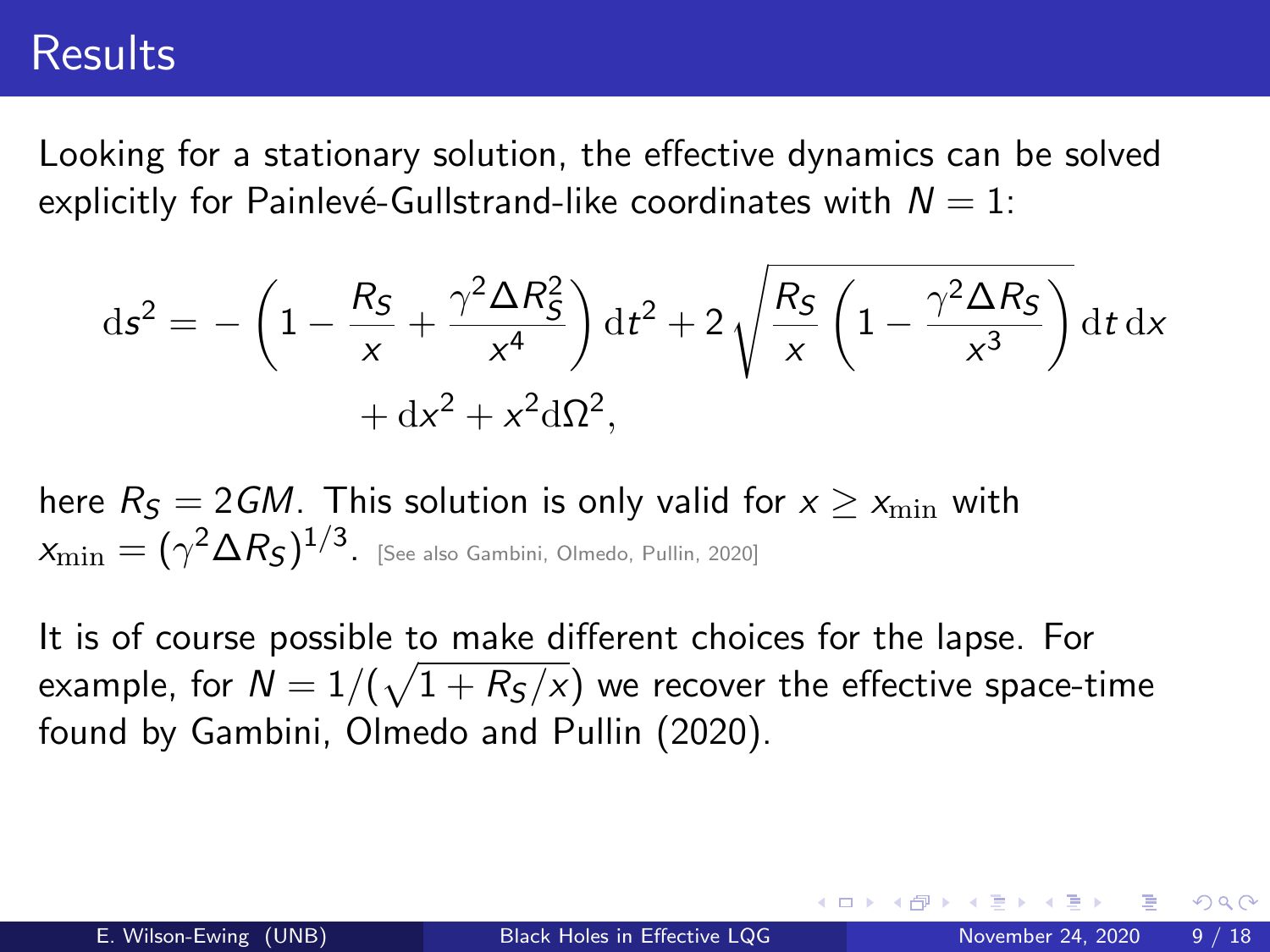#### **Results**

Looking for a stationary solution, the effective dynamics can be solved explicitly for Painlevé-Gullstrand-like coordinates with  $N = 1$ :

$$
ds^{2} = -\left(1 - \frac{R_{S}}{x} + \frac{\gamma^{2} \Delta R_{S}^{2}}{x^{4}}\right) dt^{2} + 2\sqrt{\frac{R_{S}}{x} \left(1 - \frac{\gamma^{2} \Delta R_{S}}{x^{3}}\right)} dt dx + dx^{2} + x^{2} d\Omega^{2},
$$

here  $R_{\rm S} = 2GM$ . This solution is only valid for  $x \geq x_{\rm min}$  with  $\alpha_{\rm min} = (\gamma^2 \Delta R_{\mathcal S})^{1/3}$ . [See also Gambini, Olmedo, Pullin, 2020]

It is of course possible to make different choices for the lapse. For example, for  $N=1/(\sqrt{1+R_S/x})$  we recover the effective space-time found by Gambini, Olmedo and Pullin (2020).

An intriguing result is that for  $M \leq m_{\text{Pl}}$ , there is no horizon: a mass greater than  $m_{\text{Pl}}$  is needed to create a black hol[e.](#page-17-0)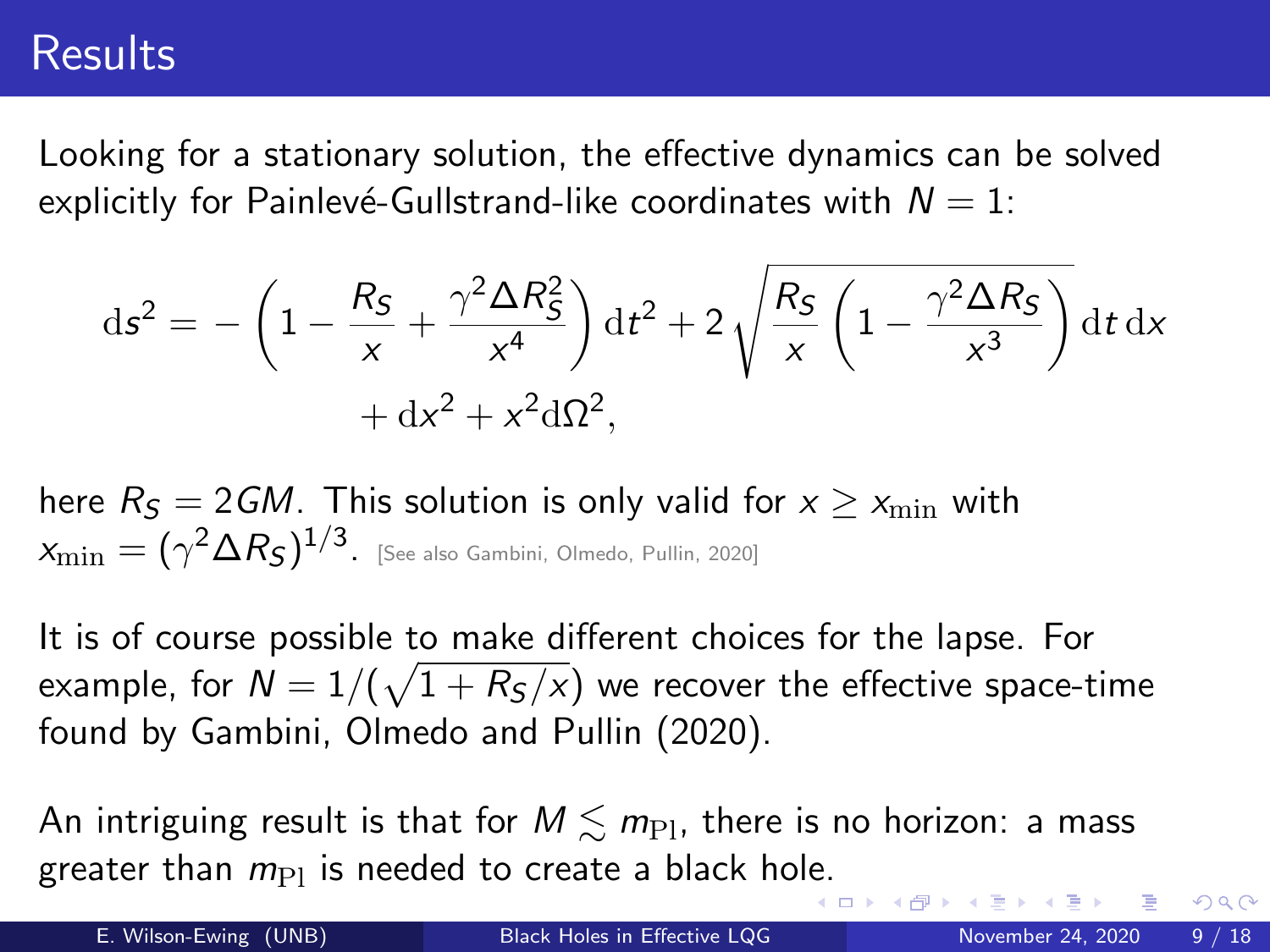#### Properties of the Solution

For  $M \gg m_{\rm Pl}$ , there is an outer horizon at  $x_{\rm outer} \approx R_S - \frac{\gamma^2 \Delta^2}{R_S}$  $\frac{y}{R_S}$  and an inner horizon at  $x_{\rm inner} \approx x_{\rm min} + (\gamma^4 \Delta^2/27 R_S)^{1/3}$ :

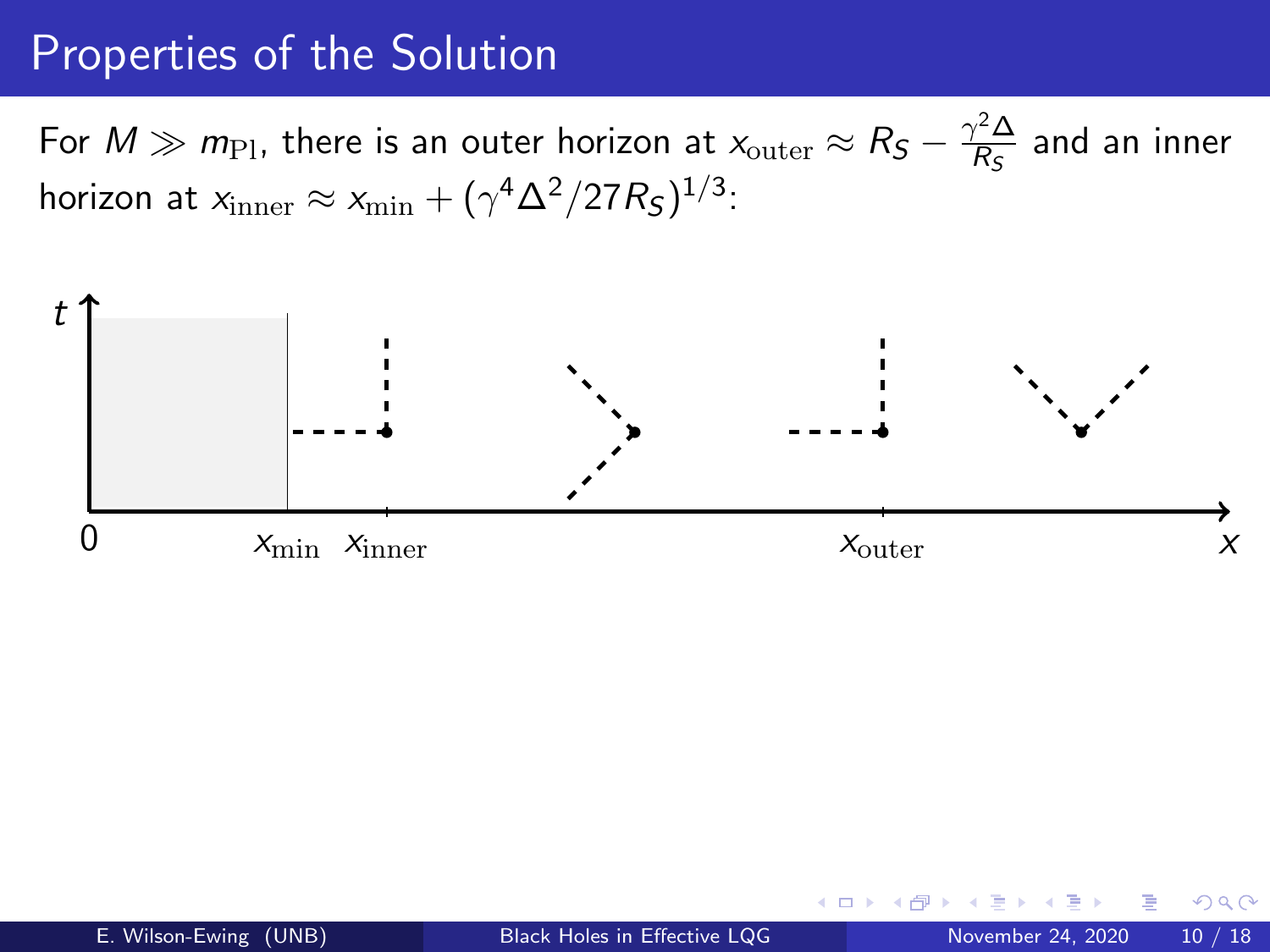#### Properties of the Solution

For  $M \gg m_{\rm Pl}$ , there is an outer horizon at  $x_{\rm outer} \approx R_S - \frac{\gamma^2 \Delta^2}{R_S}$  $\frac{y}{R_S}$  and an inner horizon at  $x_{\rm inner} \approx x_{\rm min} + (\gamma^4 \Delta^2/27 R_S)^{1/3}$ :



Also, curvature invariants are bounded above by:

$$
\lim_{x \to x_{\min}} R = -\frac{6}{\gamma^2 \Delta}, \qquad \lim_{x \to x_{\min}} R_{\mu\nu} R^{\mu\nu} = \frac{90}{\gamma^4 \Delta^2},
$$

$$
\lim_{x \to x_{\min}} R_{\mu\nu\rho\sigma} R^{\mu\nu\rho\sigma} = \frac{360}{\gamma^4 \Delta^2}.
$$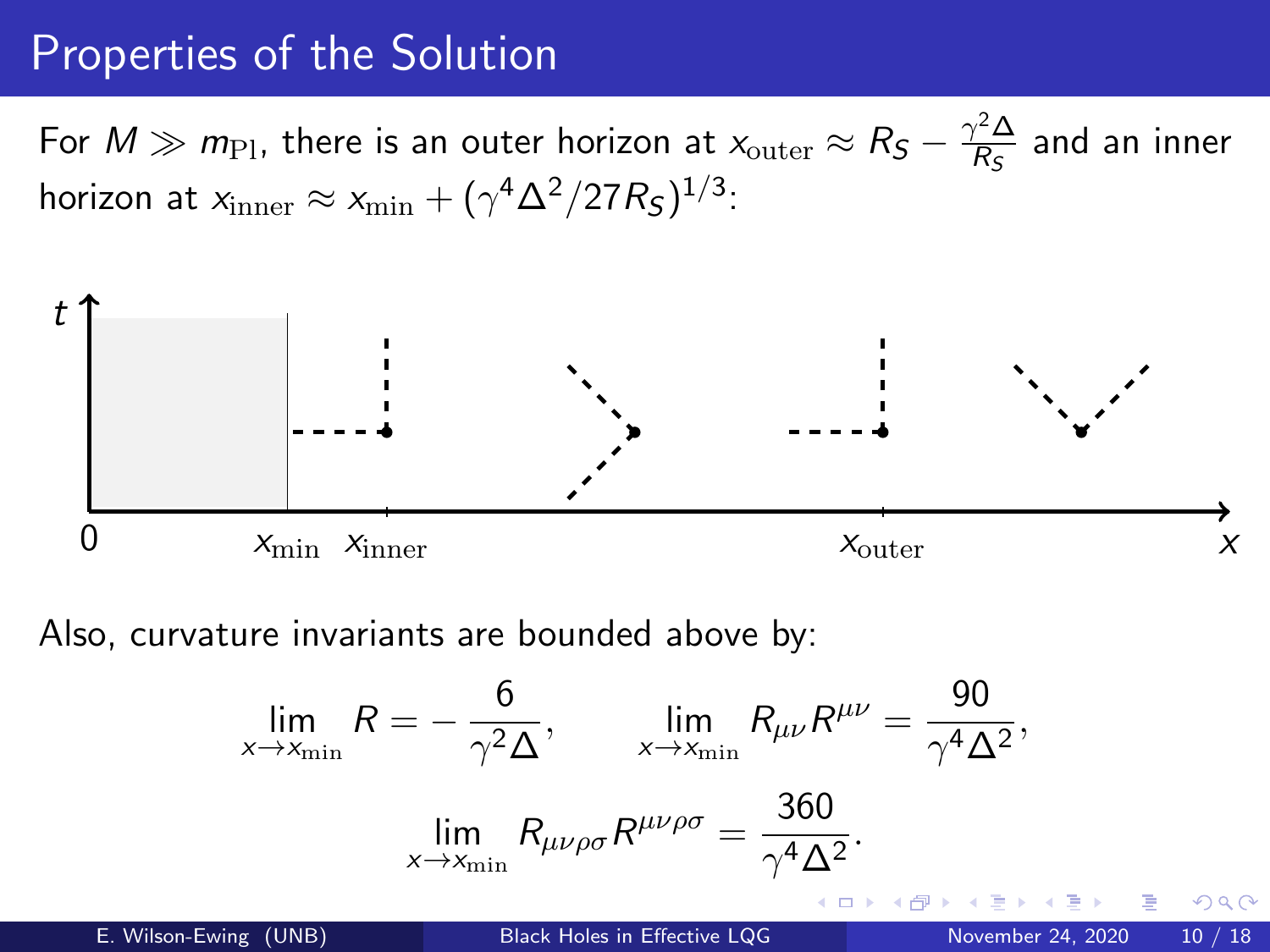## Adding Matter

While these results are nice, the space-time is incomplete: the metric is only defined for  $x \geq x_{\min}$ . This suggests that something is missing: matter.

4 **D** F

 $299$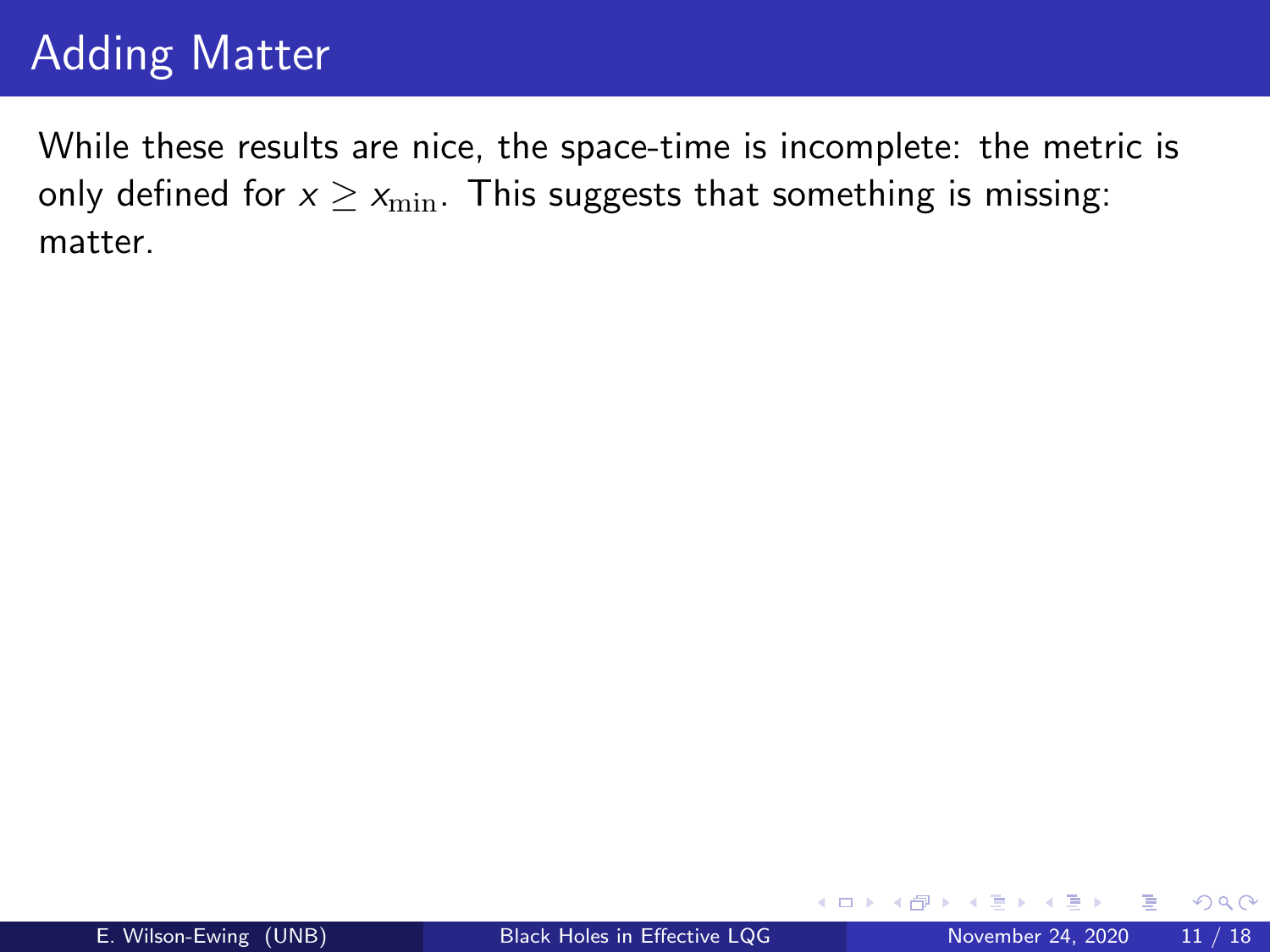# Adding Matter

While these results are nice, the space-time is incomplete: the metric is only defined for  $x \geq x_{\min}$ . This suggests that something is missing: matter.

To generate a gravitational field, there must be a source and in spherical symmetry there are no gravitational waves, so we need mass. Classically, it is possible to have a point mass at the origin,  $\rho(x) = M \delta(x)$ .

But if quantum gravity imposes an upper bound on  $\rho \leq \rho_c \sim \rho_{\rm Pl}$ , then a compact object of mass M must extend to a radius of at least  $x_{\rm min} \sim (M/\rho_c)^{1/3}.$ 

 $QQ$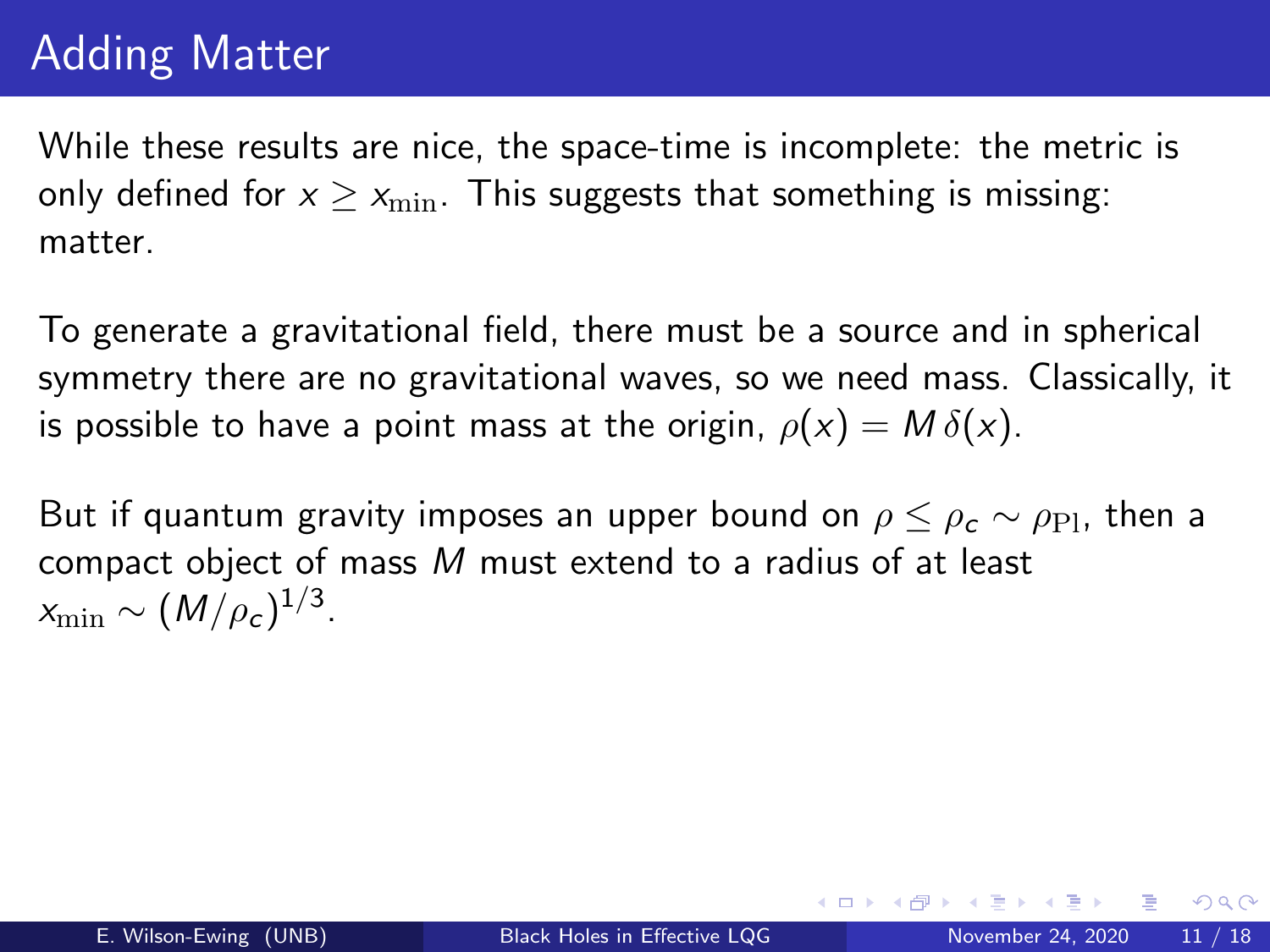# Adding Matter

While these results are nice, the space-time is incomplete: the metric is only defined for  $x \geq x_{\min}$ . This suggests that something is missing: matter.

To generate a gravitational field, there must be a source and in spherical symmetry there are no gravitational waves, so we need mass. Classically, it is possible to have a point mass at the origin,  $\rho(x) = M \delta(x)$ .

But if quantum gravity imposes an upper bound on  $\rho \leq \rho_c \sim \rho_{\rm Pl}$ , then a compact object of mass M must extend to a radius of at least  $x_{\rm min} \sim (M/\rho_c)^{1/3}.$ 

To explore this, we add a zero-pressure dust field. We use the dust-time gauge  $H_{\text{Ustain, Pawfowski, 2012}}$ , implying  $N = 1$ , in addition to the areal gauge; the resulting equations of motion are LQG effective equations for Lemaître-Tolman-Bondi (LTB) space-times in Painlevé-Gullstrand-like coordinates.

 $QQ$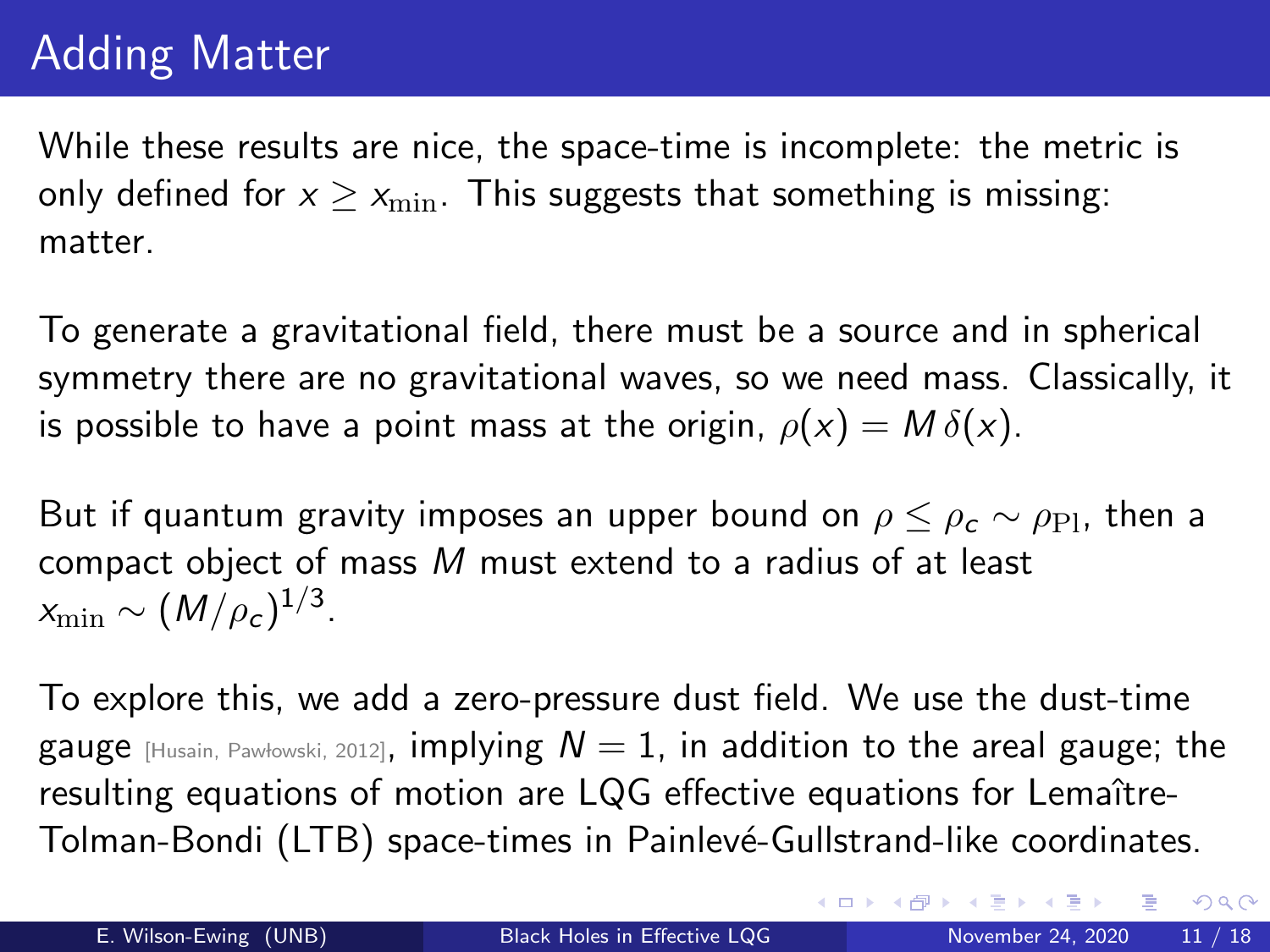#### Lemaître-Tolman-Bondi Space-times

A nice property of the dust-time gauge is that the physical Hamiltonian is algebraically identical to the gravitational part of the constraint, so

$$
H_d^{(eff)} = \frac{1}{2G\gamma} \left[ \frac{3\gamma x}{E^b} - \frac{2\gamma x^2}{(E^b)^2} \partial_x E^b - \frac{E^b}{\gamma x} \partial_x \left( \frac{x^3}{\Delta} \sin^2 \frac{\sqrt{\Delta} b}{x} + \gamma^2 x \right) \right].
$$

 $H_d^{(eff)}$  $\frac{d}{d}$  is not a constraint since there is a dust field present. In fact,

$$
\rho_d = -\frac{H_d^{(eff)}}{4\pi x E^b}.
$$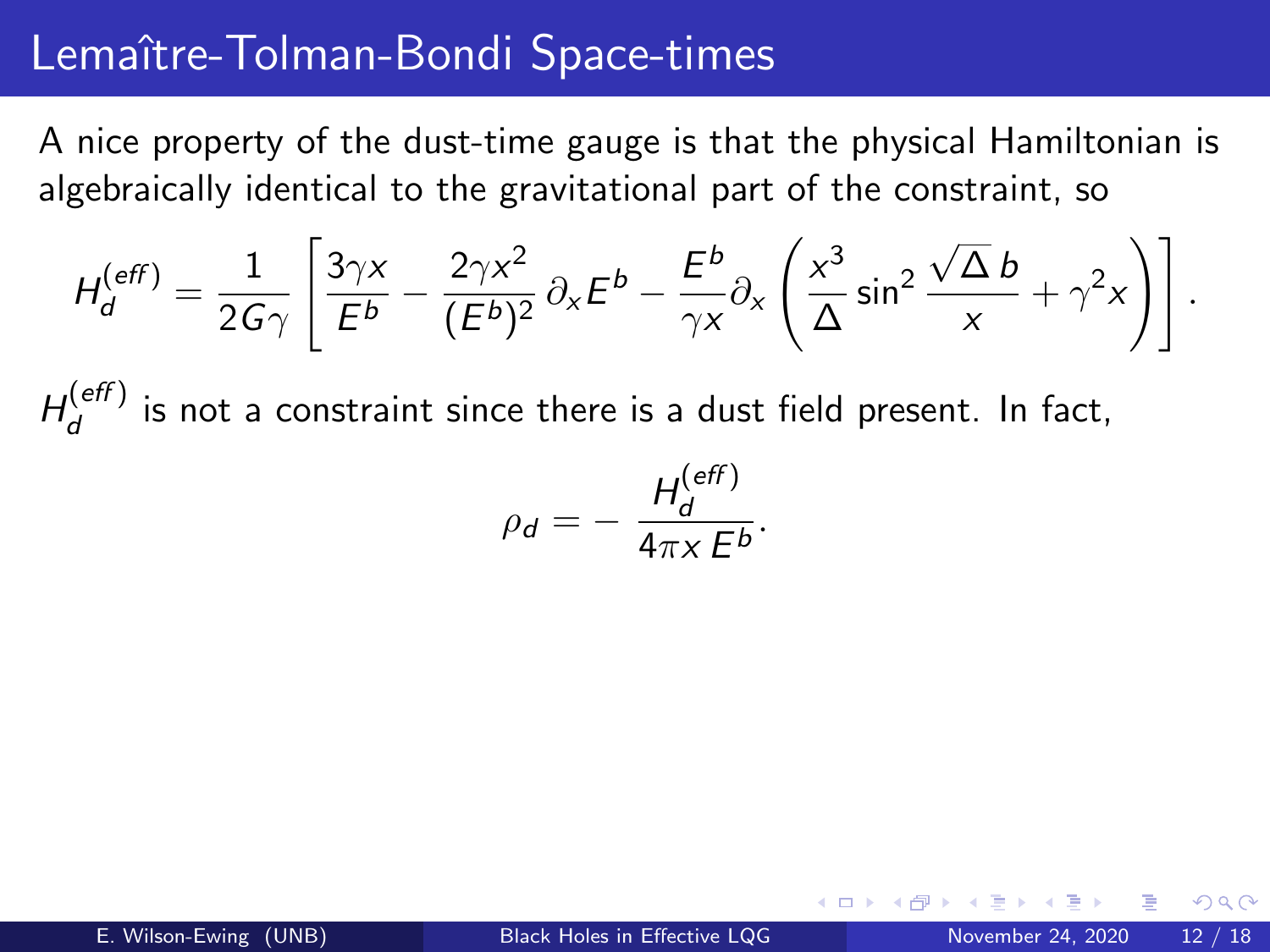#### Lemaître-Tolman-Bondi Space-times

A nice property of the dust-time gauge is that the physical Hamiltonian is algebraically identical to the gravitational part of the constraint, so

$$
H_d^{(eff)} = \frac{1}{2G\gamma} \left[ \frac{3\gamma x}{E^b} - \frac{2\gamma x^2}{(E^b)^2} \partial_x E^b - \frac{E^b}{\gamma x} \partial_x \left( \frac{x^3}{\Delta} \sin^2 \frac{\sqrt{\Delta} b}{x} + \gamma^2 x \right) \right].
$$

 $H_d^{(eff)}$  $\frac{d}{d}$  is not a constraint since there is a dust field present. In fact,

$$
\rho_d = -\frac{H_d^{(eff)}}{4\pi x E^b}.
$$

The effective equations of motion for LTB space-times are

$$
\dot{E}^b = -\frac{x^2}{2\gamma\sqrt{\Delta}}\partial_x \left(\frac{E^b}{x}\right) \sin\frac{\sqrt{\Delta}b}{x} \cos\frac{\sqrt{\Delta}b}{x},
$$

$$
\dot{b} = \frac{\gamma}{2} \left(\frac{x}{(E^b)^2} - \frac{1}{x}\right) - \frac{1}{2\gamma\Delta x} \partial_x \left(x^3 \sin^2\frac{\sqrt{\Delta}b}{x}\right)
$$

.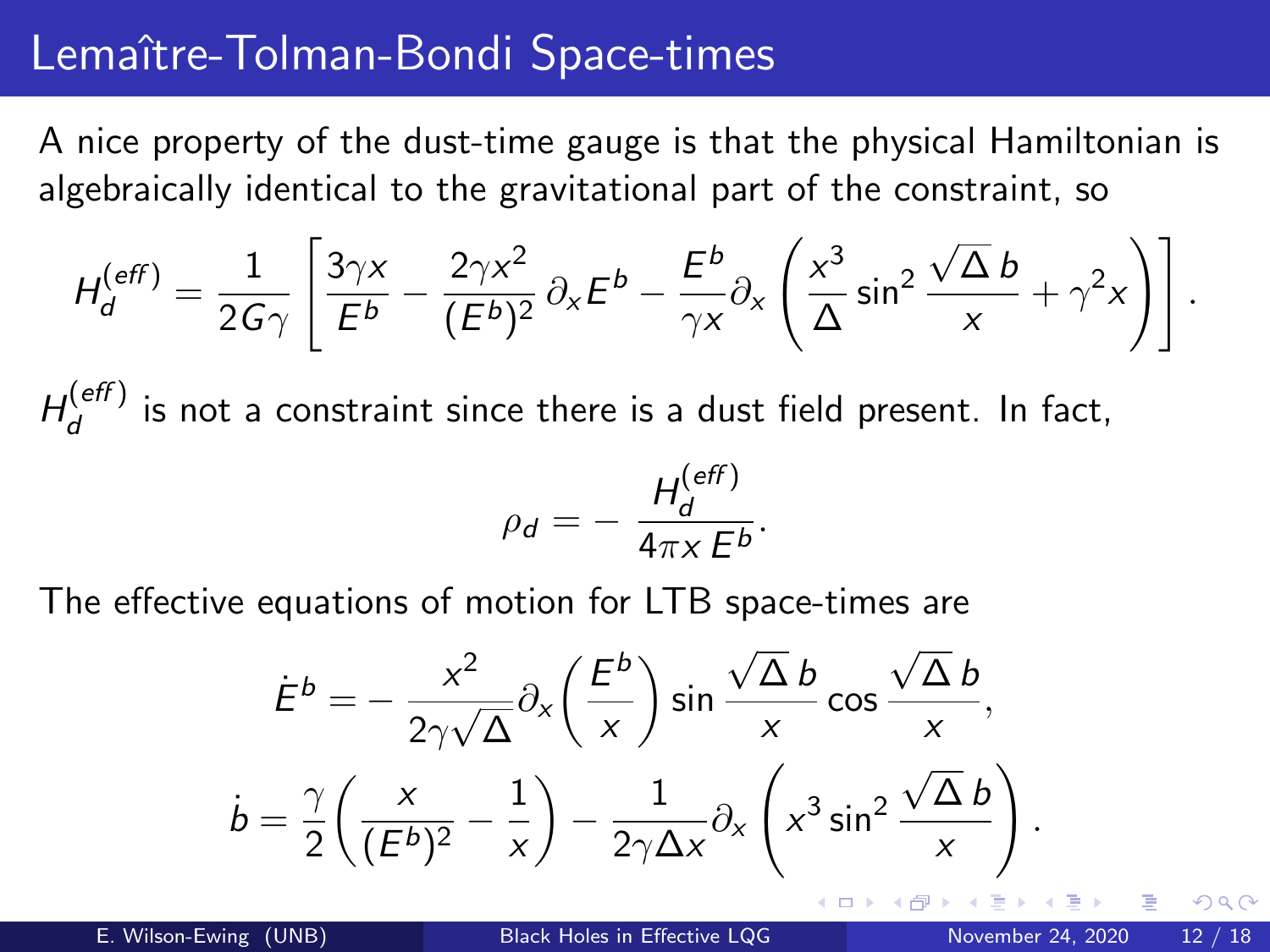#### Oppenheimer-Snyder Collapse

Let's consider the simple Oppenheimer-Snyder collapse model: a star of radius  $L(t)$ , with  $\rho_d = 0$  outside the star and  $\rho_d = \rho(t)$  inside the star.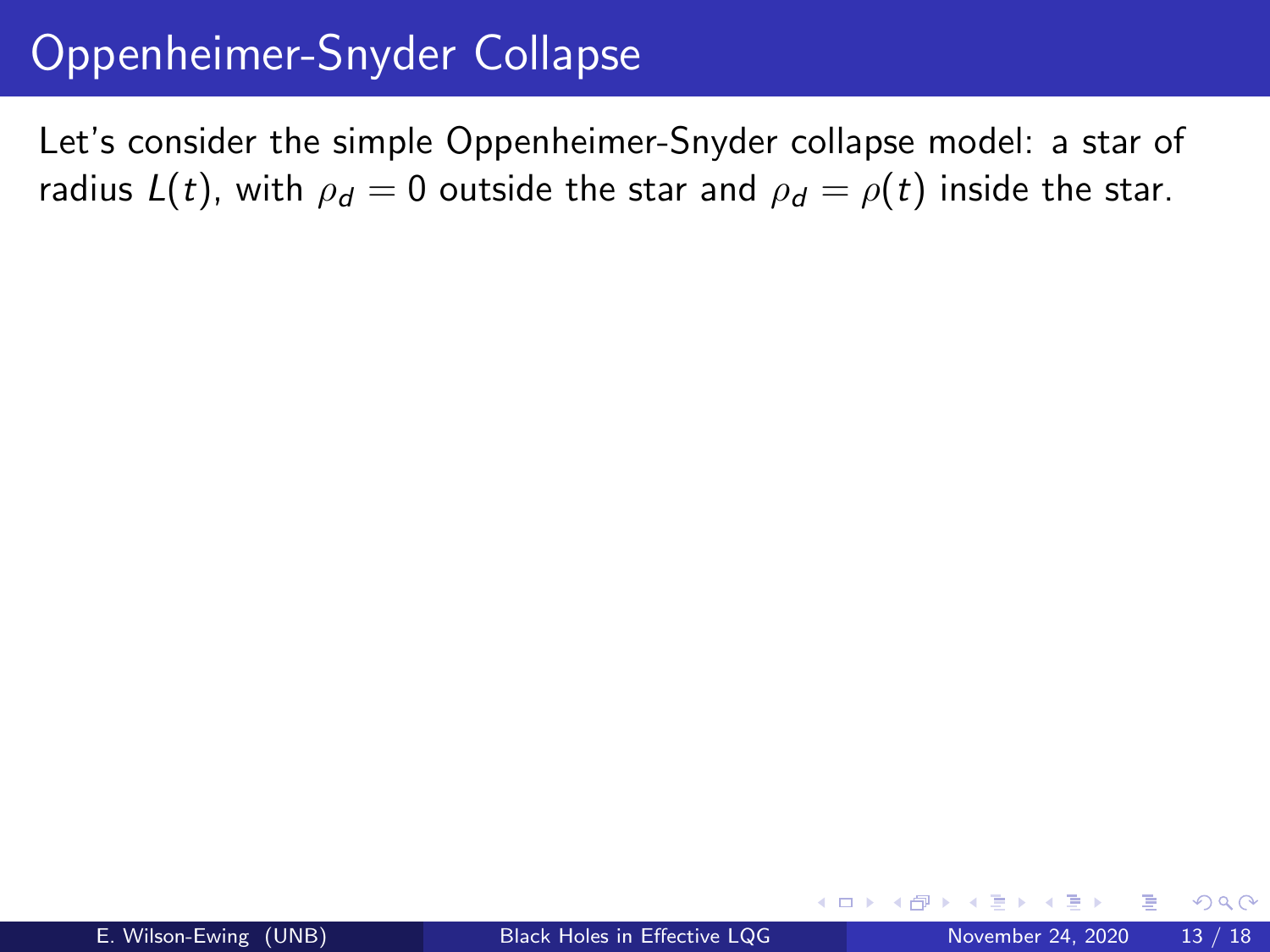## Oppenheimer-Snyder Collapse

Let's consider the simple Oppenheimer-Snyder collapse model: a star of radius  $L(t)$ , with  $\rho_d = 0$  outside the star and  $\rho_d = \rho(t)$  inside the star.

If we neglect edge effects at  $x = L(t)$ , we can derive simple equations of motion for this system from the effective dynamics for general LTB space-times:

$$
\left(\frac{\dot{L}}{L}\right)^2 = \frac{8\pi G}{3}\rho \left(1 - \frac{\rho}{\rho_c}\right), \qquad \rho = \frac{3M}{4\pi L^3}.
$$

In this context, the LTB effective dynamics imply the LQC effective Friedman equation for flat FLRW space-times, and even  $\rho_c$  is exactly the same as in LQC. We can also find explicit solutions for  $E^{b},$   $b$  and  $\mathsf{N}^{\times}$ : there is a bounce.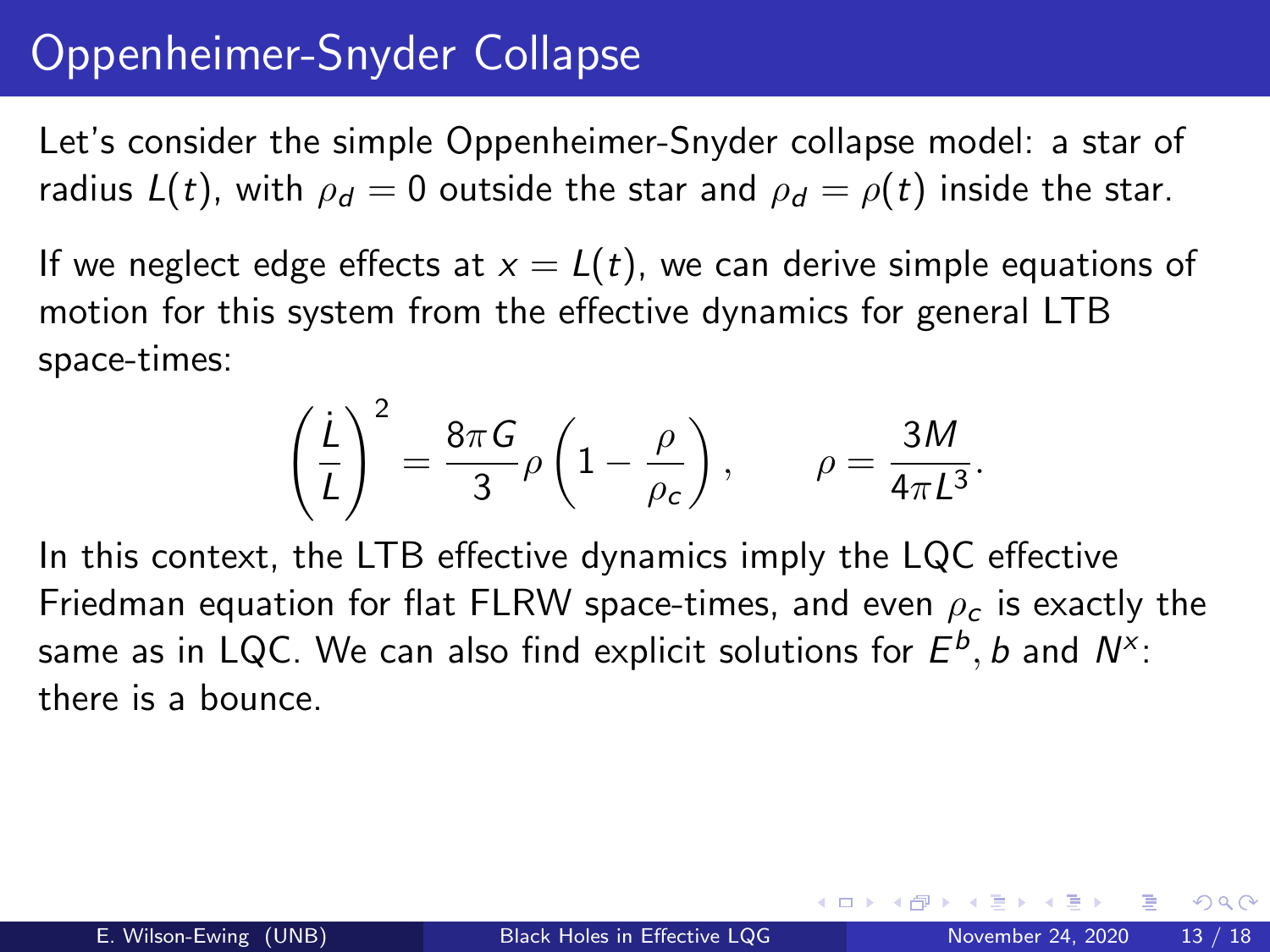## Oppenheimer-Snyder Collapse

Let's consider the simple Oppenheimer-Snyder collapse model: a star of radius  $L(t)$ , with  $\rho_d = 0$  outside the star and  $\rho_d = \rho(t)$  inside the star.

If we neglect edge effects at  $x = L(t)$ , we can derive simple equations of motion for this system from the effective dynamics for general LTB space-times:

$$
\left(\frac{\dot{L}}{L}\right)^2 = \frac{8\pi G}{3}\rho \left(1 - \frac{\rho}{\rho_c}\right), \qquad \rho = \frac{3M}{4\pi L^3}.
$$

In this context, the LTB effective dynamics imply the LQC effective Friedman equation for flat FLRW space-times, and even  $\rho_c$  is exactly the same as in LQC. We can also find explicit solutions for  $E^{b},$   $b$  and  $\mathsf{N}^{\times}$ : there is a bounce.

Further, the minimum value of  $L(t)$  is exactly equal to  $x_{\min}$ . So, the smallest radius  $x$  for which the vacuum solution needs to exist is precisely  $x_{\min}$ : exactly where the vacuum solution ends.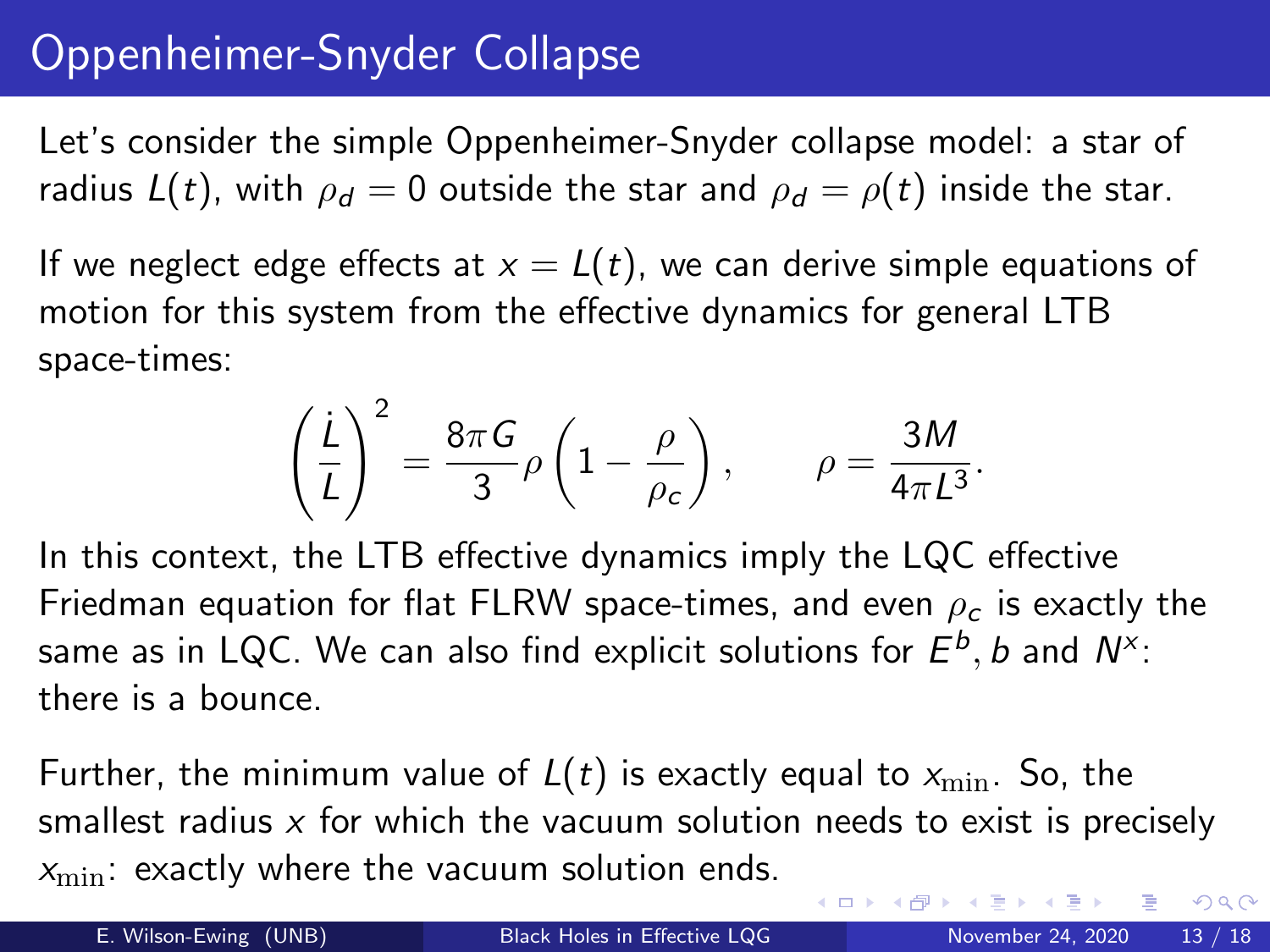# 'White Hole'

This model gives an explicit realization of a transition from a black hole to something that is in some ways similar to a white hole, generated by quantum gravity effects.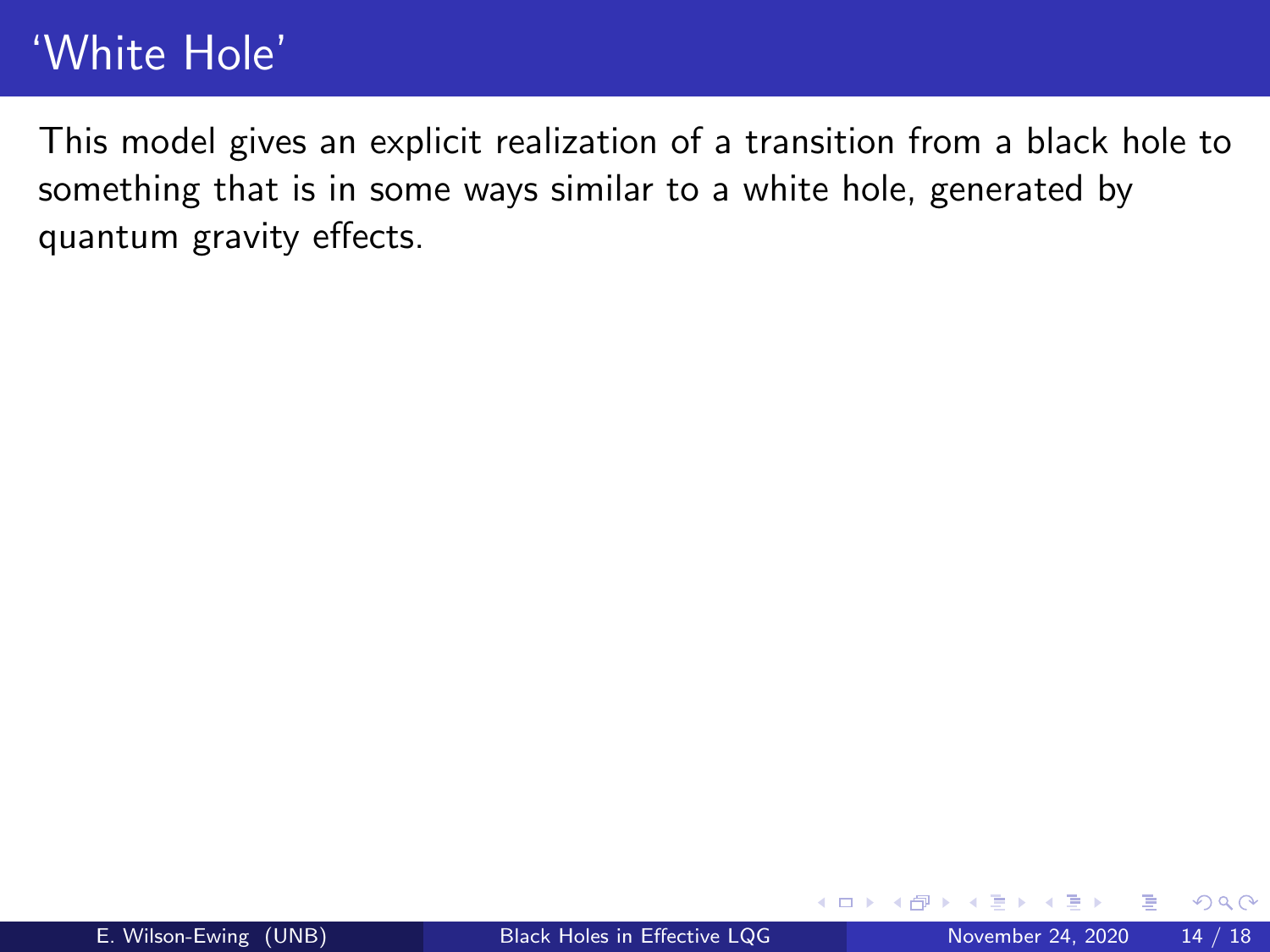# 'White Hole'

This model gives an explicit realization of a transition from a black hole to something that is in some ways similar to a white hole, generated by quantum gravity effects.

But this is not exactly a white hole: the region just inside the outer horizon is still trapped; it is only within the dust matter field that there is an anti-trapped region.



As the system evolves, the edge L moves outwards. Once L passes  $x_{\text{outer}}$ , there will not be a black hole anymore.  $\Omega$ 

E. Wilson-Ewing (UNB) [Black Holes in Effective LQG](#page-0-0) November 24, 2020 14 / 18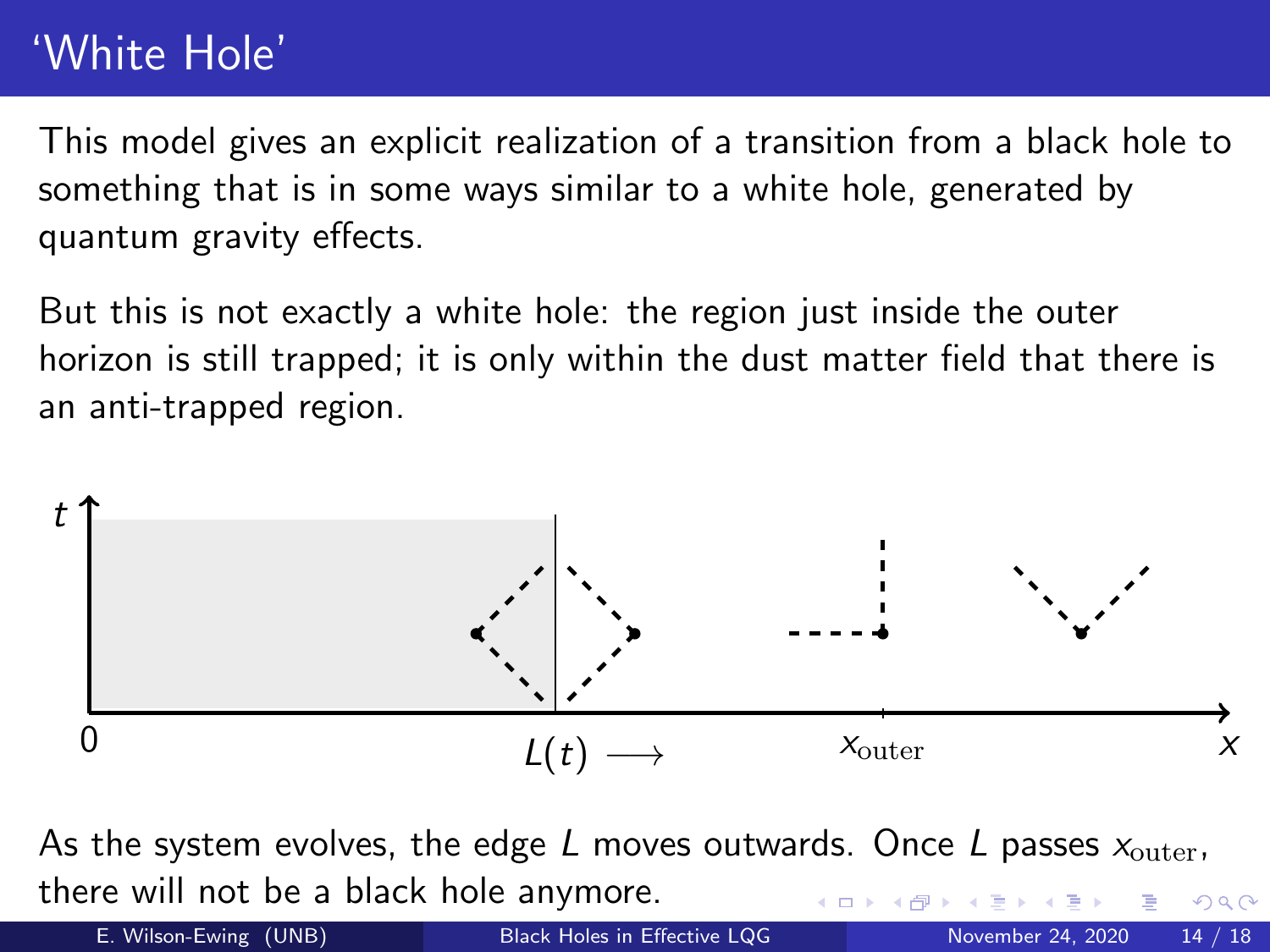# Outgoing Shock Wave

The Oppenheimer-Snyder solution cannot be trusted after the bounce since it neglects edge effects. Of course, edge effects become important due to the discontinuity at L.

This discontinuity is a shock wave in the gravitational field itself—specifically,  $b(x)$  is discontinuous. To understand how L moves outwards it is necessary to use the full LTB effective equations.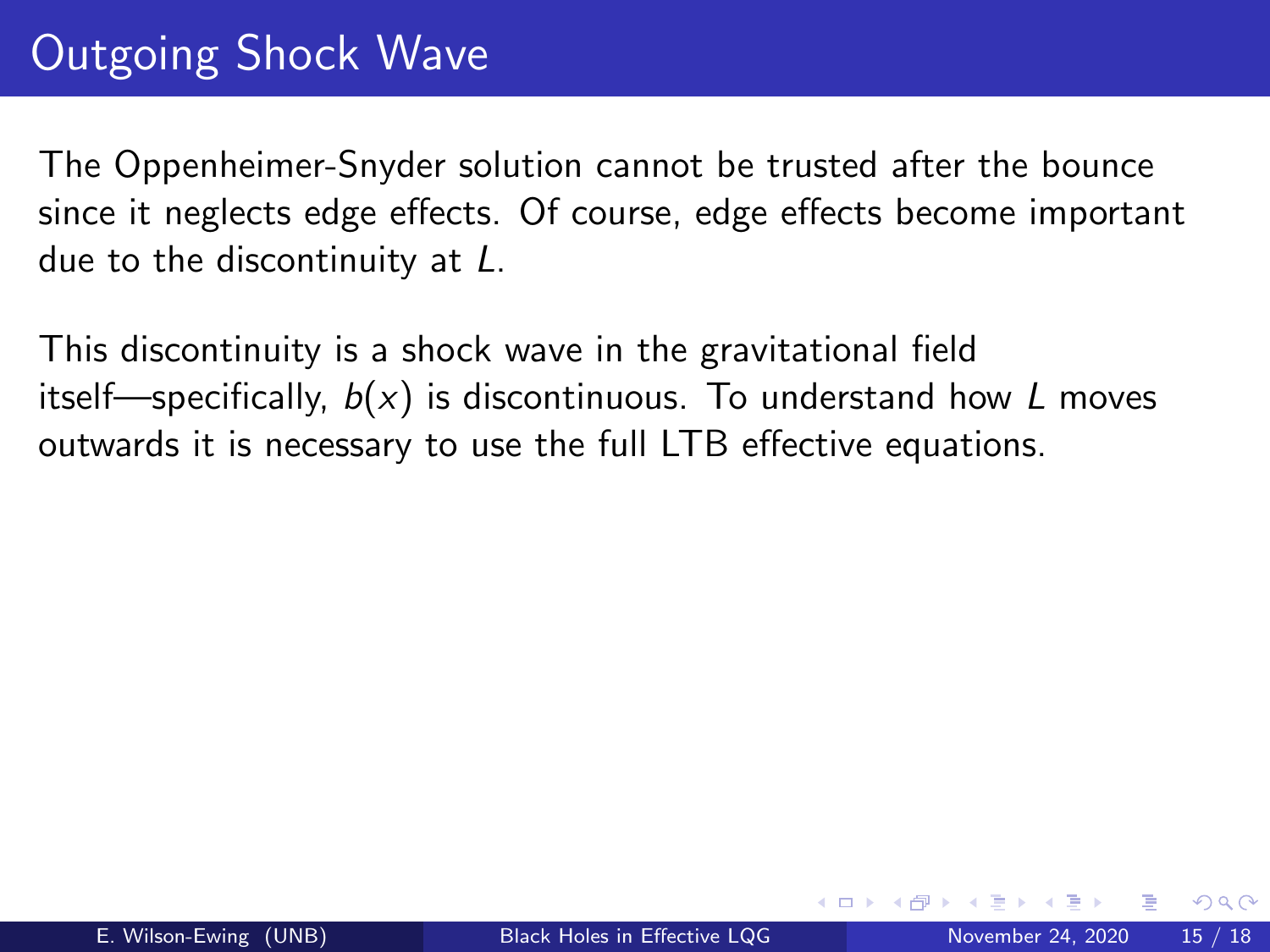# Outgoing Shock Wave

The Oppenheimer-Snyder solution cannot be trusted after the bounce since it neglects edge effects. Of course, edge effects become important due to the discontinuity at L.

This discontinuity is a shock wave in the gravitational field itself—specifically,  $b(x)$  is discontinuous. To understand how L moves outwards it is necessary to use the full LTB effective equations.

A back of the envelope estimation suggests the discontinuity in b slows the expansion, and the lifetime of the black hole could be  $\sim GM^2/m_{\rm Pl}$ . Further work is needed to verify this estimate.

Note: here the lifetime of the black hole corresponds to the time elapsed between the Killing horizon being formed by the collapsing star, and then the front L of the shock wave expanding past  $x_{\text{outer}}$ , as measured by a distant observer.

 $QQ$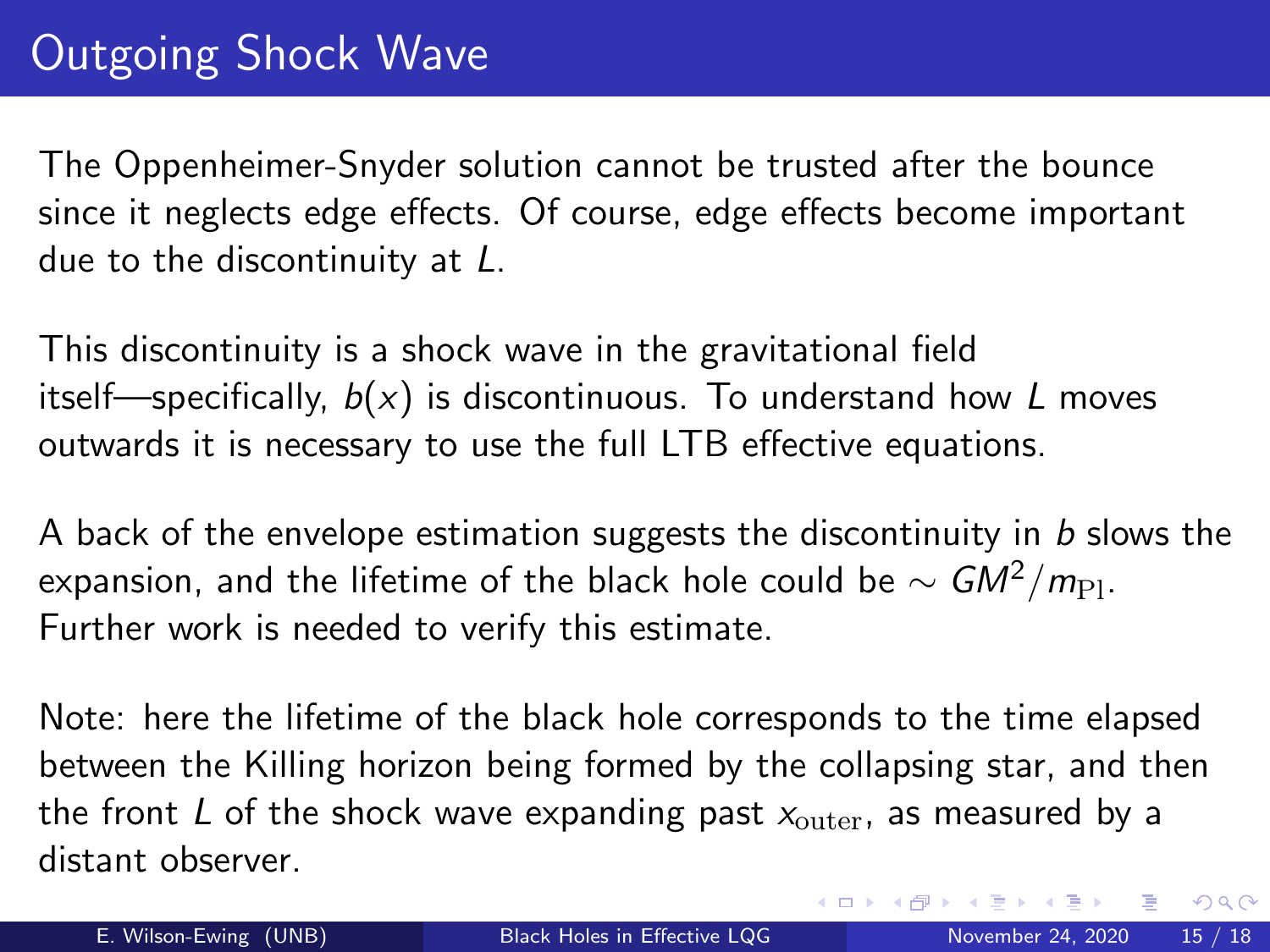## Ramifications for the Information Loss Problem

If the lifetime of a black hole is indeed  $\sim GM^2/m_{\rm Pl}$ , then this could have interesting ramifications for the information loss problem.

First, there is no singularity where information could be lost, or an eternal event horizon behind which information could hide forever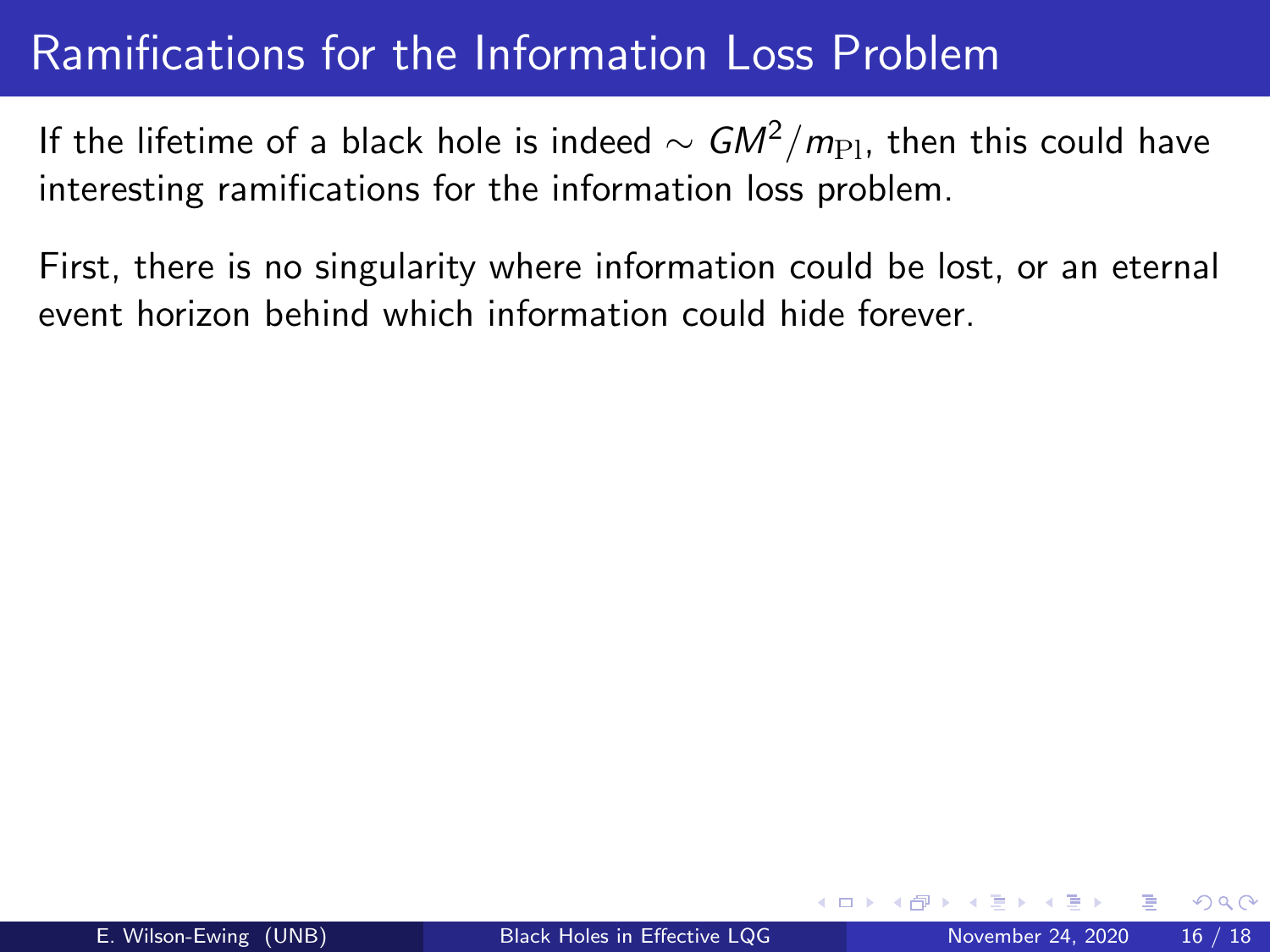## Ramifications for the Information Loss Problem

If the lifetime of a black hole is indeed  $\sim$  GM<sup>2</sup>/m<sub>Pl</sub>, then this could have interesting ramifications for the information loss problem.

First, there is no singularity where information could be lost, or an eternal event horizon behind which information could hide forever.

Further, it is often argued that potential information loss becomes a problem once half of the black hole has evaporated [Page, 1993]. The entanglement entropy between the Hawking radiation and the black hole can increase until the Page time, when there are more degrees of freedom in the Hawking radiation than are left in the black hole—at this point purification must occur for the entanglement entropy to decrease. The Page time for a black hole is  $\sim$   $GM^3/m_{\rm Pl}^2$ .

But if the black hole has a lifetime of  $\sim GM^2/m_{\rm Pl}$ , then Hawking evaporation is a subleading quantum effect compared to the bounce. There is not enough time for information loss to become a problem.

 $QQ$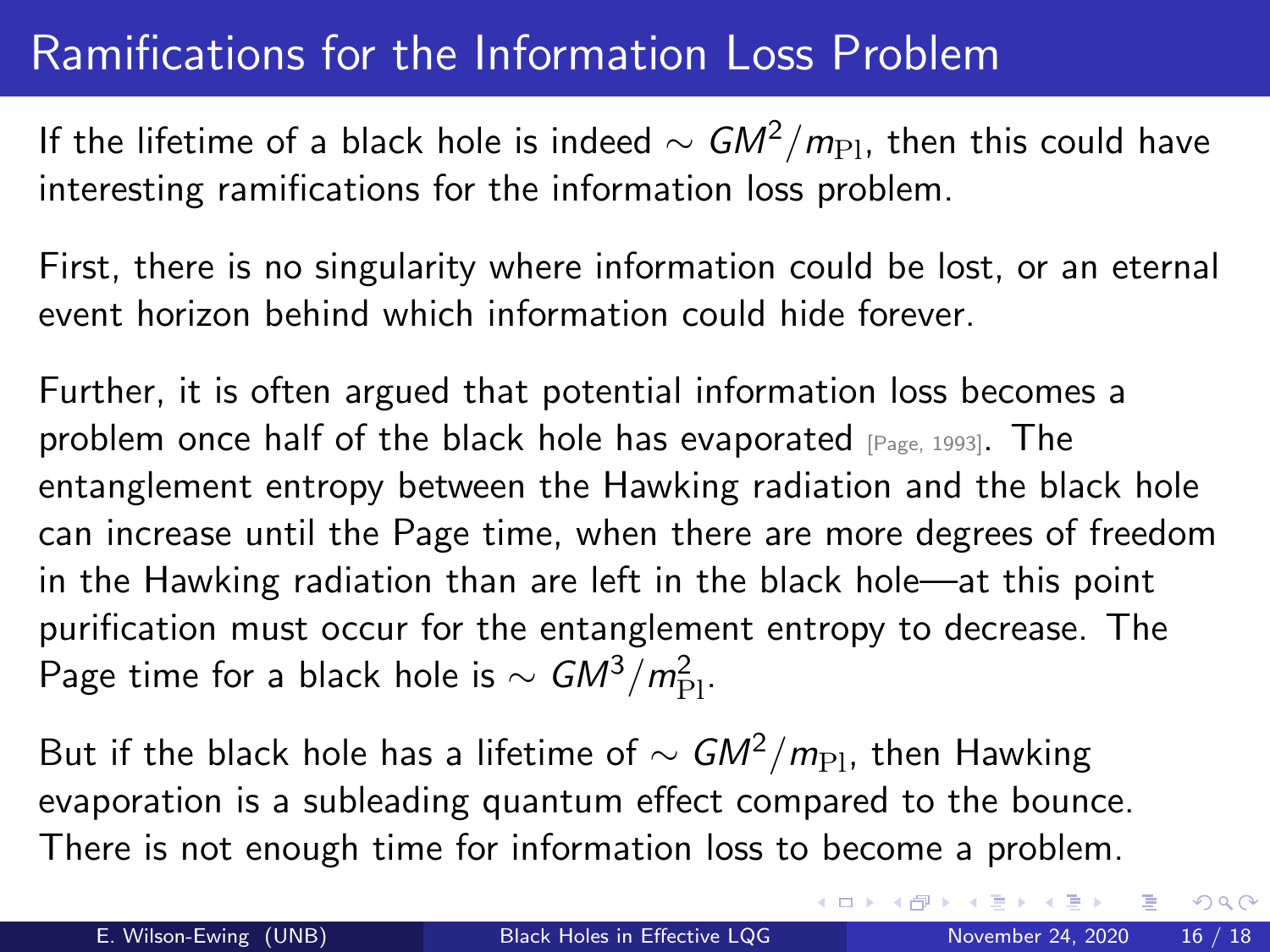- We derive LQG effective equations with holonomy corrections for spherical symmetry in vacuum and with dust.
- In vacuum, we find a stationary solution that agrees with Gambini, Olmedo and Pullin (2020). There is an inner horizon, and minimum radius where the vacuum solution breaks down.
- By adding a dust matter field, we can describe the entire space-time. For the Oppenheimer-Snyder model of black hole collapse, there is a non-singular bounce from the collapsing matter to an expanding 'white hole' shock wave solution.
- $\bullet$  We estimate the lifetime of the black hole to be  $\sim$  GM<sup>2</sup>/m<sub>Pl</sub>, in which case the information loss problem would be avoided.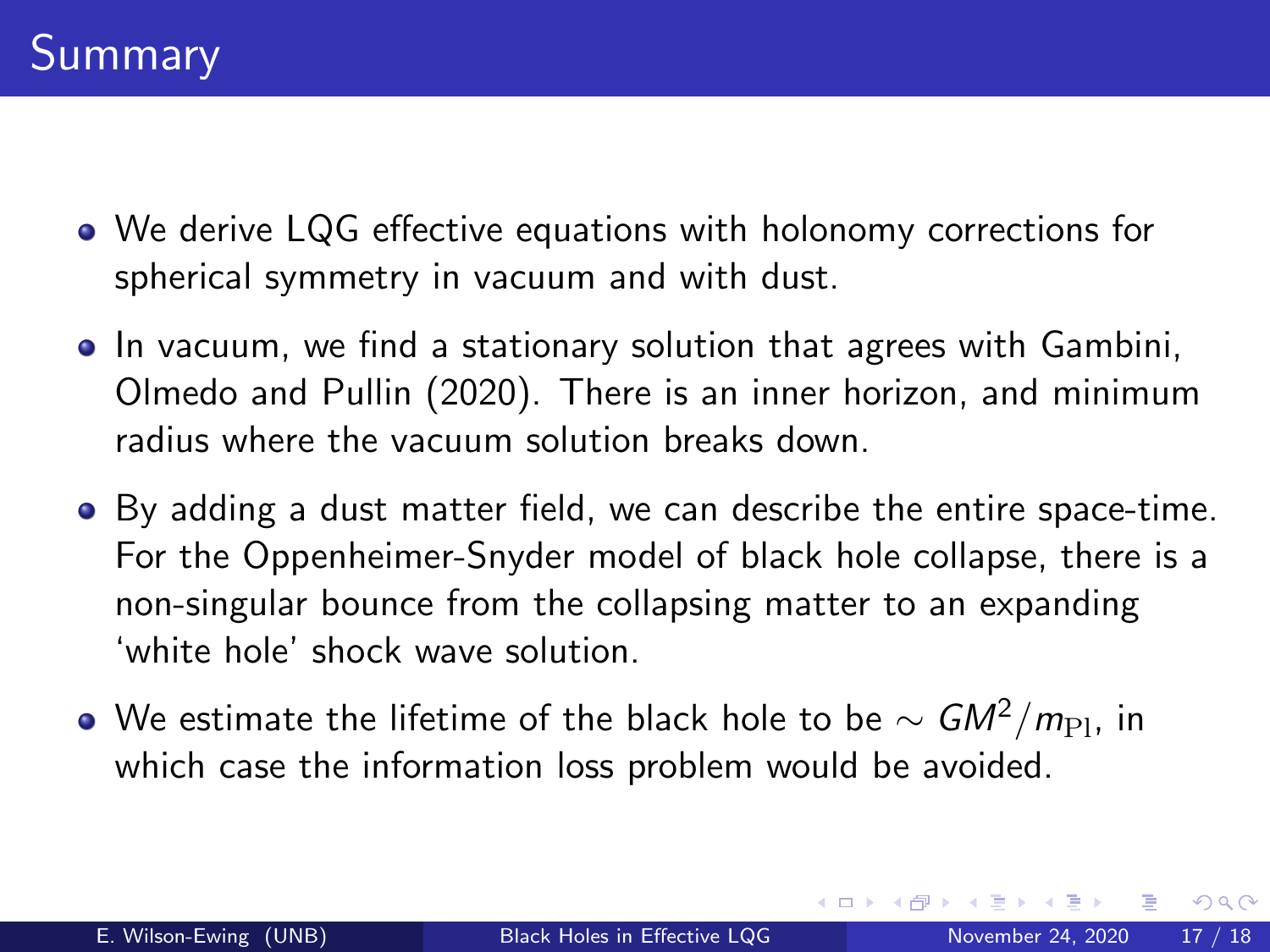- How should the  $\bar{\mu}$  scheme be implemented if a coordinate becomes null?
- The (reduced) constraint algebra is deformed. What are the physical ramifications of this?
- Determine the dynamics of the white hole shock wave more exactly, and calculate the lifetime of a black hole with more precision.
- Explore other forms of black hole collapse beyond the simplest Oppenheimer-Snyder model.
- Couple other types of matter. What is the role of pressure?